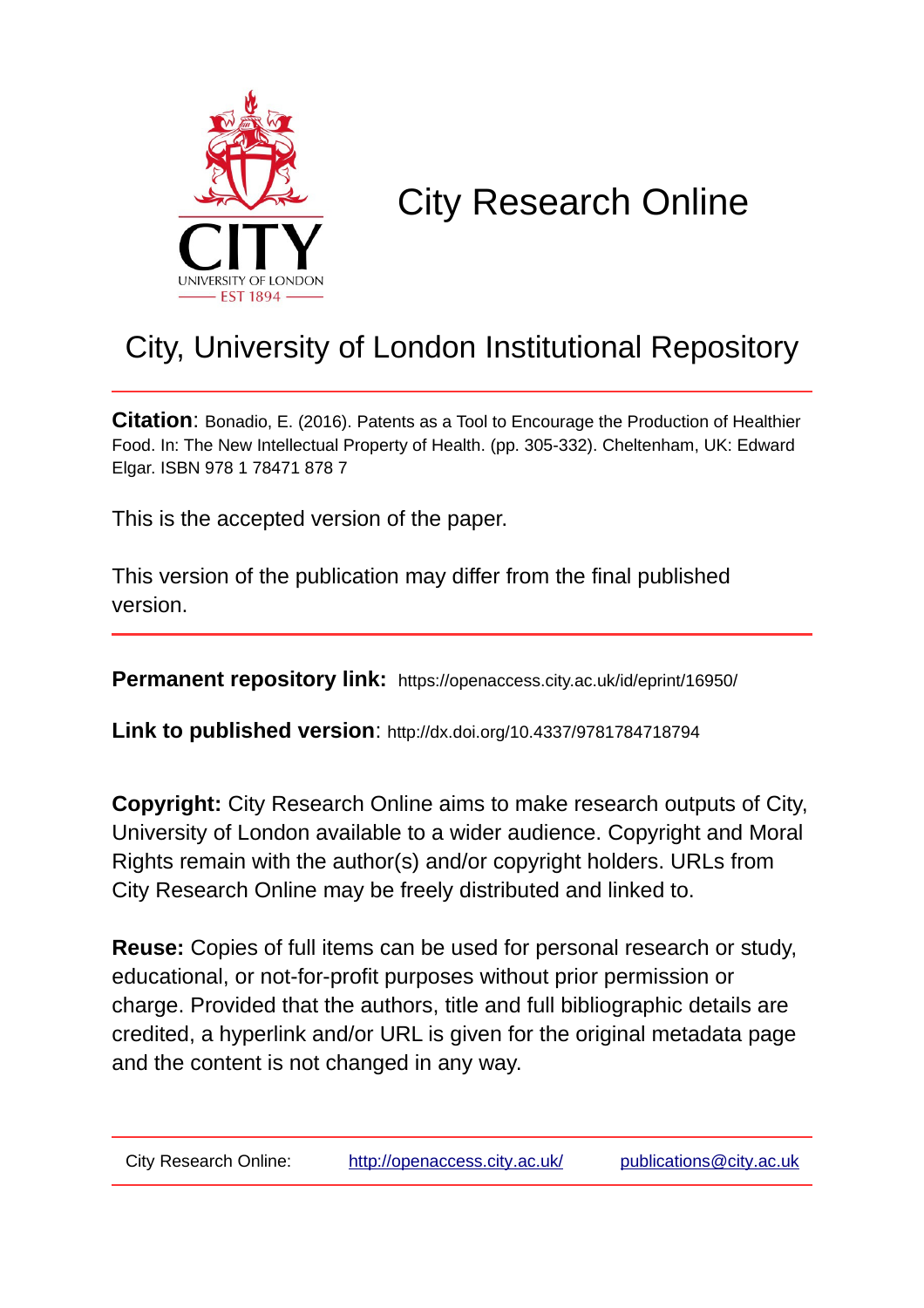### **Patents as a tool to encourage the production of healthier food**

*Enrico Bonadio*

#### **Abstract**

The need to supply consumers with healthier food and beverages constitutes an urgent priority as many people in both industrialized and developing countries struggle with obesity and other non-communicable diseases (NCDs) caused by the consumption of unhealthy products.

This chapter makes the point that patents may contribute to fighting such illnesses. Three proposals are put forward. The first and second proposals give healthy food inventions a preferential treatment with a view to speeding up or facilitating their patenting process. The third proposal would consist of excluding from patentability certain food inventions if it is proven that the relevant products or processes are harmful to human health.

Such proposals would comply with the Trade-Related Aspects of Intellectual Property Rights (TRIPS) Agreement and are in line with the general aim of the patent system, namely encouraging (before) and rewarding (later) the creation of inventions really useful to society.

#### **1. Introduction**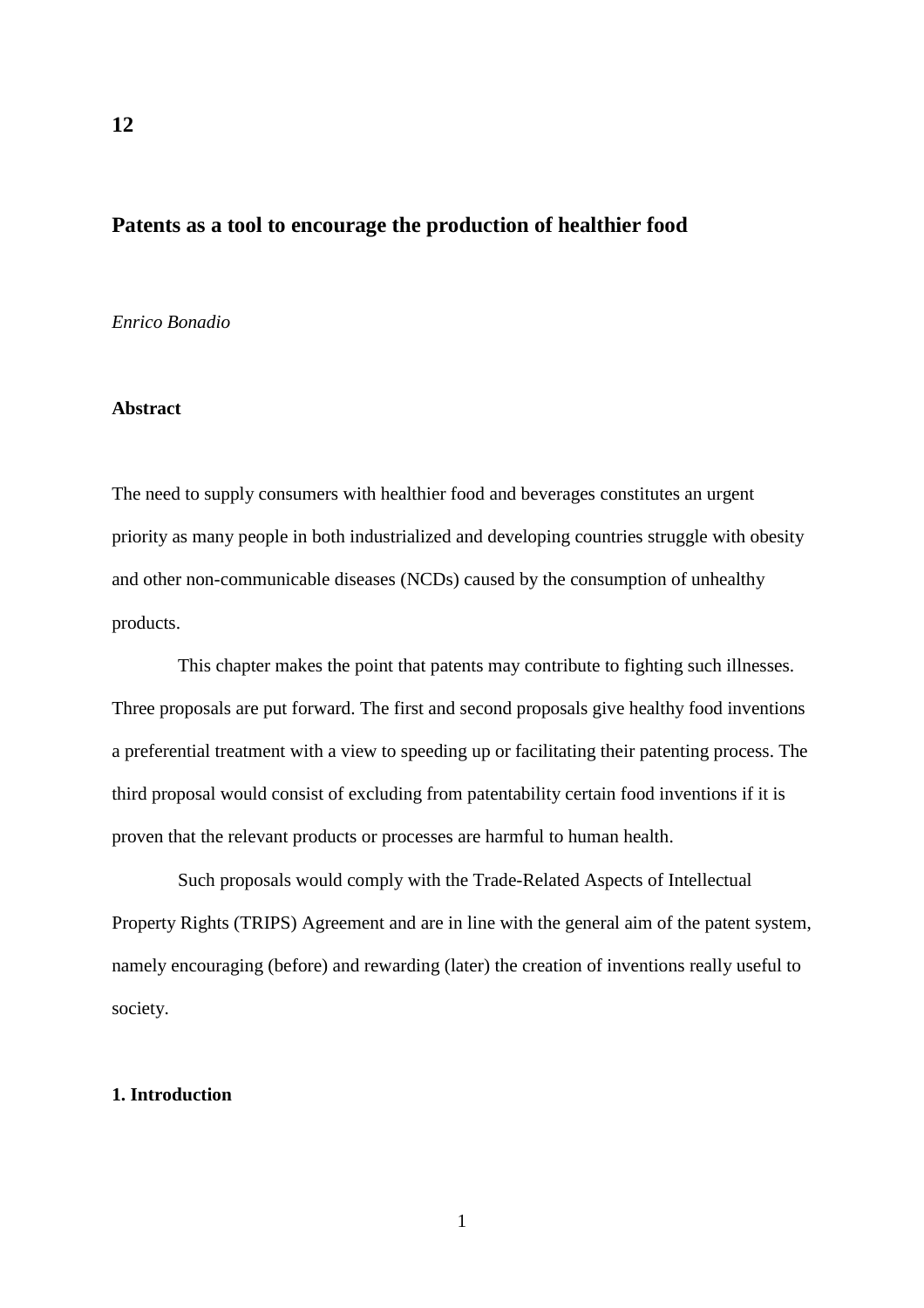Could patents contribute to incentivizing companies to manufacture and market healthier foodstuffs and beverages? How could the patent system be amended to enable such a contribution and thus play a role in the fight against diseases caused by the consumption of unhealthy food? More generally, is the patent system suitable for carrying out such tasks? In this chapter I will try to answer these questions. In doing so I will put forward three proposals.

As is well known, the need to supply healthy food and beverages<sup>1</sup> constitutes an urgent priority as many people in both industrialized and developing countries struggle with obesity and other NCDs caused by the consumption of unhealthy products. Such need has been stressed in several international fora such as the 2004 World Health Organization (WHO) Global Strategy on Diet, Physical Activity and Health, the 2011 United Nations (UN) Political Declaration on NCDs and the WHO Global Action Plan for the Prevention and Control of NCDs  $2013-20.<sup>2</sup>$ 

Some recent data clarifies why it is important to take action urgently. Obesity worldwide has more than doubled since 1980. In 2014, more than 1.9 billion adults were overweight. Of these over 600 million were obese. That means that 39 per cent of adults were overweight in 2014 and 13 per cent were obese. Most of the world's population live in

 $\,1$ 

Hereinafter, I will use the general term 'food' to refer to both food and beverages.

<sup>2</sup> WHO Global Strategy on Diet, Physical Activity and Health (2004), WHA57.17; *Political Declaration of the High-level Meeting of the General Assembly on the Prevention and Control of Noncommunicable Diseases*, GA Res 2, UN GAOR, 66th session, 3rd plenary meeting, UN Doc A/Res/66/2 (2012); WHO Global Action Plan for the Prevention and Control of NCDs, Resolution WHA66.10 endorsed by the 66th WHO World Health Assembly.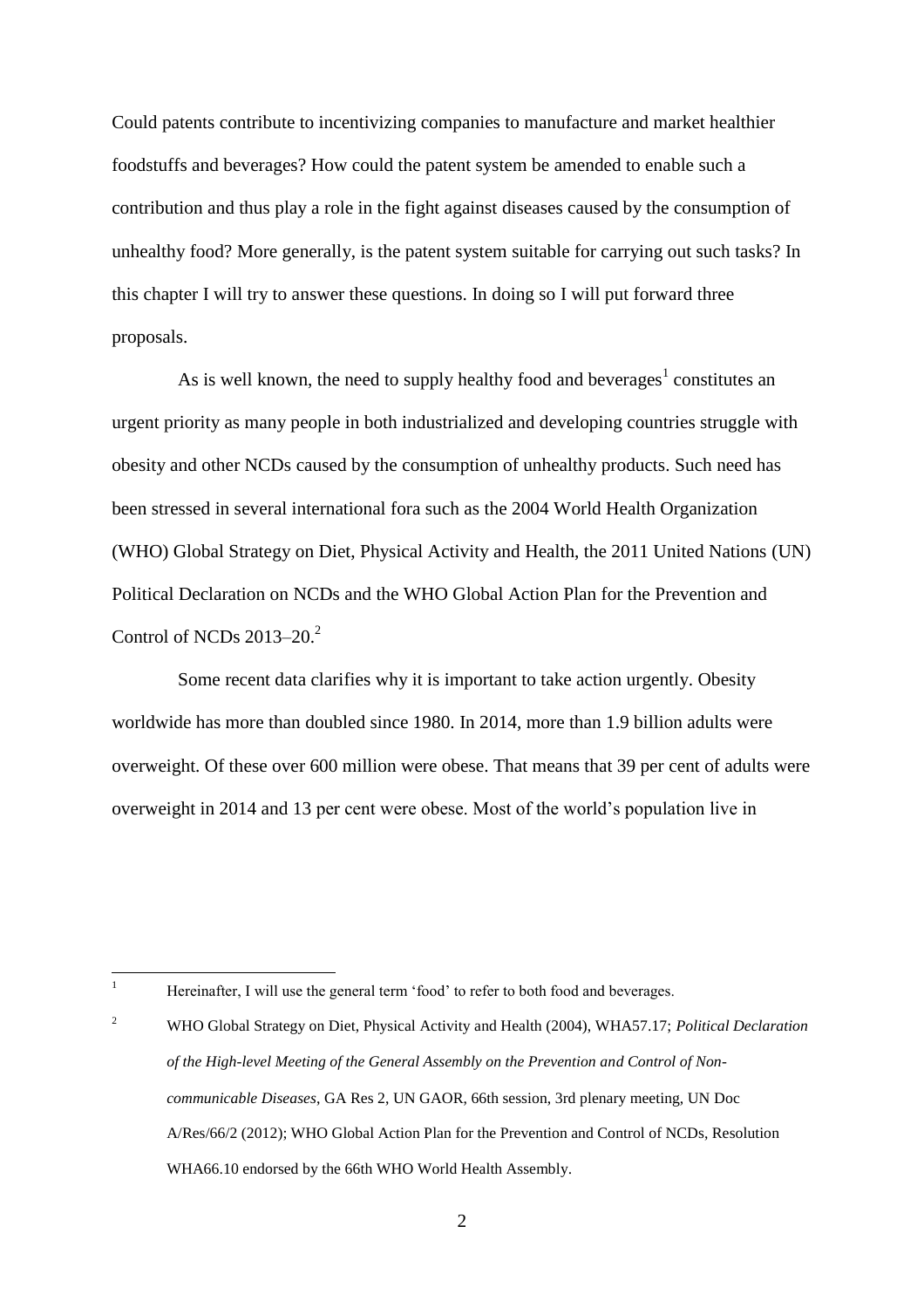countries where being overweight and obesity kill more people than being underweight. And 42 million children under the age of five were overweight or obese in  $2013$ <sup>3</sup>

It is also well known that obesity increases the risk of NCDs, such as coronary heart disease, stroke, high blood pressure, diabetes, cancer (including endometrial, breast and colon cancer), cholesterol, liver and gallbladder disease, infertility and mental health conditions. NCDs kill 38 million people each year worldwide, and an unhealthy diet is the main risk factor. Also, 2.8 million people die yearly as a result of diet-related NCDs.<sup>4</sup>

Obesity and other illnesses derived from the consumption of unhealthy food also entail high economic costs for societies and cause reduced work productivity.

This chapter will make the point that using the patent system and, in particular, amending certain of its substantial and procedural rules, may be one of the answers to the above problems. Indeed, I believe that patent law, far from being neutral, should deal with these issues and be capable of pushing food companies into manufacturing healthier products. This belief can be echoed in the words of the former Director General of the World Trade Organization (WTO) Pascal Lamy: 'the international intellectual property system cannot operate in isolation from broader public policy questions, such as how to meet human needs as basic as health [and] food  $\ldots$ <sup>5</sup>. It should also be remembered that the right to health, which includes the right to consume healthy food, is protected as a fundamental and human

 $\overline{3}$ <sup>3</sup> WHO, Media Centre, Obesity and Overweight, January 2015,

[<http://www.who.int/mediacentre/factsheets/fs311/en>](http://www.who.int/mediacentre/factsheets/fs311/en/) accessed 18 November 2015.

<sup>4</sup> Such data have been presented by Paolo Vergano at the 2015 Summer Academy in Global Food Law and Policy on 22 July 2015, in Bilbao, Spain [<http://www.albertoalemanno.eu/academy>](http://www.albertoalemanno.eu/academy) accessed 18 November 2015.

<sup>5</sup> Pascal Lamy, WTO Director General, talk given at the World Intellectual Property Organization (WIPO) Conference on IP and Public Policy Issues, Geneva, 14 July 2009, see [<https://www.wto.org/english/news\\_e/sppl\\_e/sppl131\\_e.htm>](https://www.wto.org/english/news_e/sppl_e/sppl131_e.htm) accessed 18 November 2015.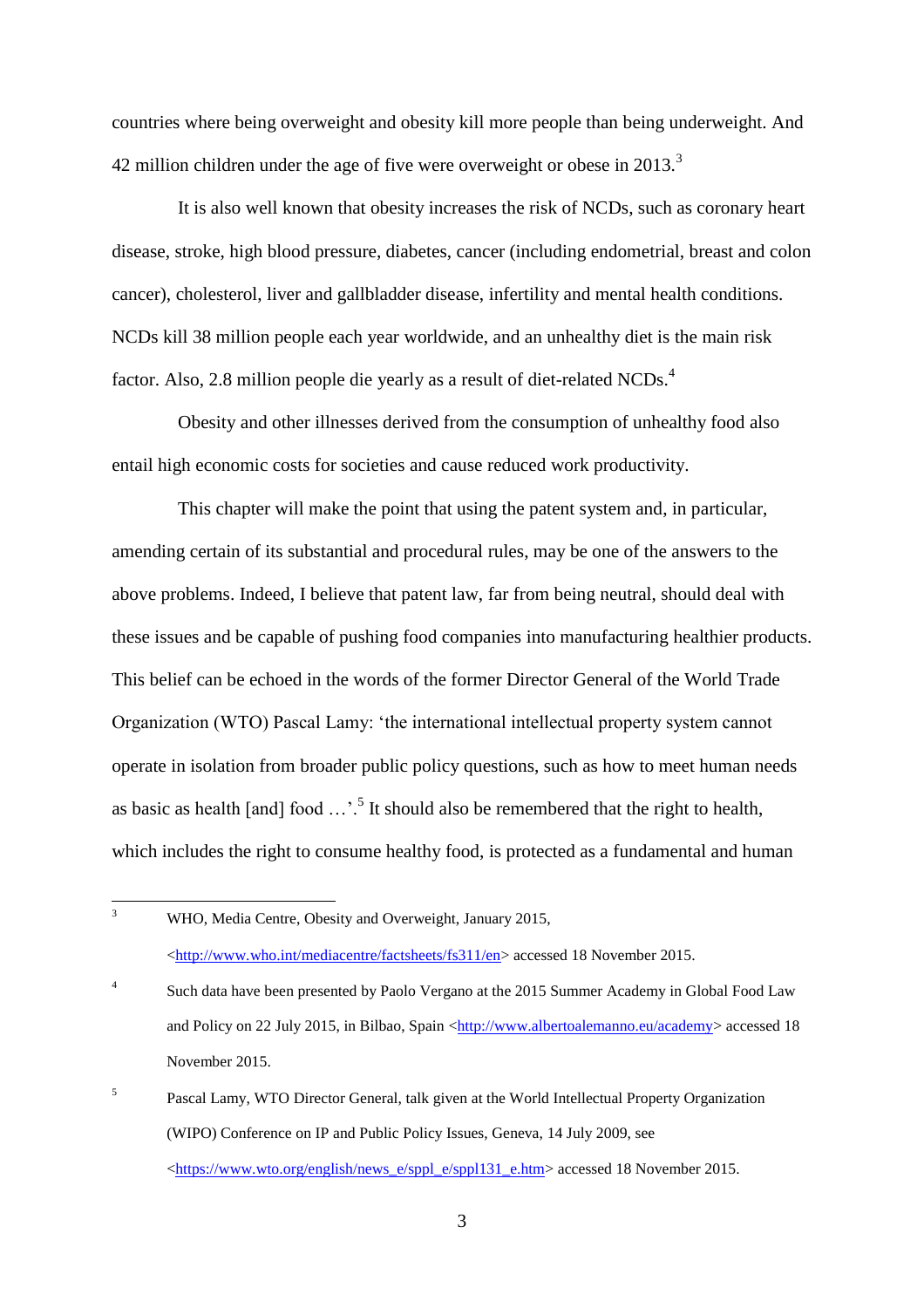right by international and regional provisions, such as the 1948 Universal Declaration on Human Rights: 'everyone has the right to a standard of living adequate for the health and well-being of himself and of his family, including food ...'.<sup>6</sup> The European Union (EU) is also particularly keen to protect people's health. Indeed, the EU Charter of Fundamental Rights reminds us that 'a high level of human health protection shall be ensured in the definition and implementation of all the Union's policies and activities'.<sup>7</sup>

#### **2. Food-related patents: some examples**

The proposals I will highlight seem to be timely as food and beverage-related patents are increasingly applied for and/or granted around the world, especially in the USA. An examination of several databases has revealed the existence of many patents related to new and improved foodstuffs.

Take, for example, the US Patent No 5260087 covering an invention entitled 'Fat and egg yolk substitute for use in baking and process for using substitute'.<sup>8</sup> As is explained in the patent's specification, fats and eggs produce desirable taste and sensory qualities in the baked goods, but also contribute much fat and cholesterol to the baked items. The main purpose of this invention is to provide a low-fat compound which can be used in baking cookies and cakes as a substitute for fats and egg yolks, while still producing the desired product taste and sensory qualities. Such an invention further aims to provide a very low fat compound and a method of using it that will not only produce a tasty and tender baked item, but will also contribute to increased item shelf life.

<sup>6</sup> Article 25.

<sup>7</sup> Article 35.

<sup>&</sup>lt;sup>8</sup> The patent application was filed with the USPTO in July 1992 and the patent has therefore expired.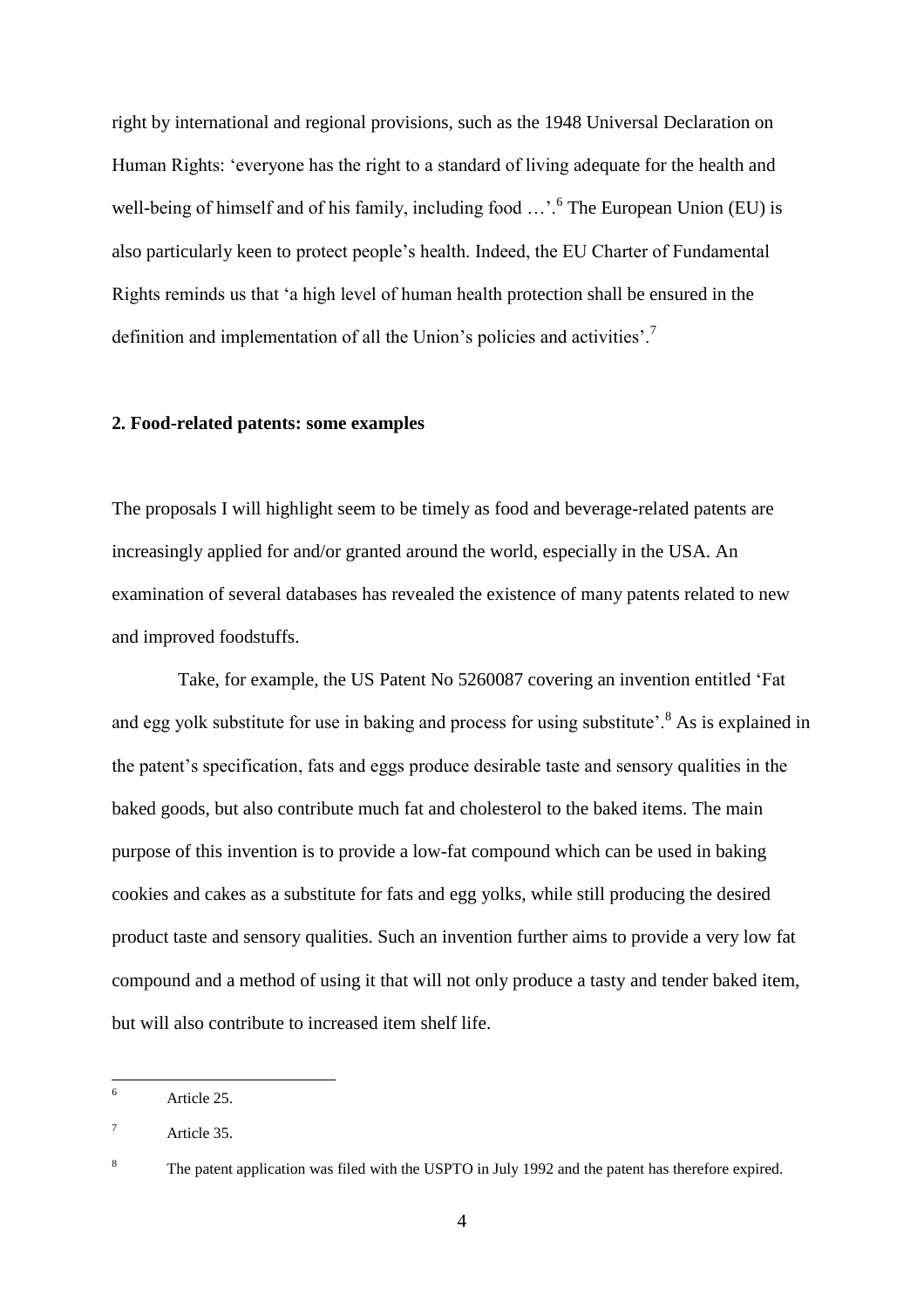The US patent No  $8647696$  is also relevant.<sup>9</sup> The invention comprises a shelf-stable and low fat food containing gas bubbles. The applicant notes in the specification demonstrate the food industry's need to meet low fat targets while keeping the taste of the product as appealing as possible:

Particularly in the West, obesity is a major cause for concern. Health conscious consumers are increasingly looking for products that have low fat and calorific content. However, they are often not prepared to accept healthier alternatives that have poor (or even different) taste and/or texture to the traditional products. Thus, food manufacturers face the problem of making low fat alternatives to some of the consumers' favourite products such as desserts, cooking sauces and salad dressings that not only taste as good but that also give the same texture and sensation in the mouth when eaten. Fat plays an important role in giving products their distinctive texture as well as taste. Although fat can be removed and/or substituted to produce a healthier product, if it does not have the same organoleptic properties as the equivalent 'full fat' alternative it may not meet with customer acceptance.

Analogous concerns are expressed in the description of the US patent 6485775 covering a starchy food-based fine particle useful as a fat substitute in a variety of food products:

For many years, doctors have recommended low fat diets. Accordingly, the food industry has directed substantial effort at finding fat substitutes which demonstrate the taste and mouth feel characteristics of fats without their detrimental properties … Potato granules and flakes are commercially available sources of dehydrated potato product having known characteristics. However, they have not been used as a fat

 $\overline{9}$ The application was filed with the USPTO on 9 December 2009 and the patent was granted on 11 February 2014.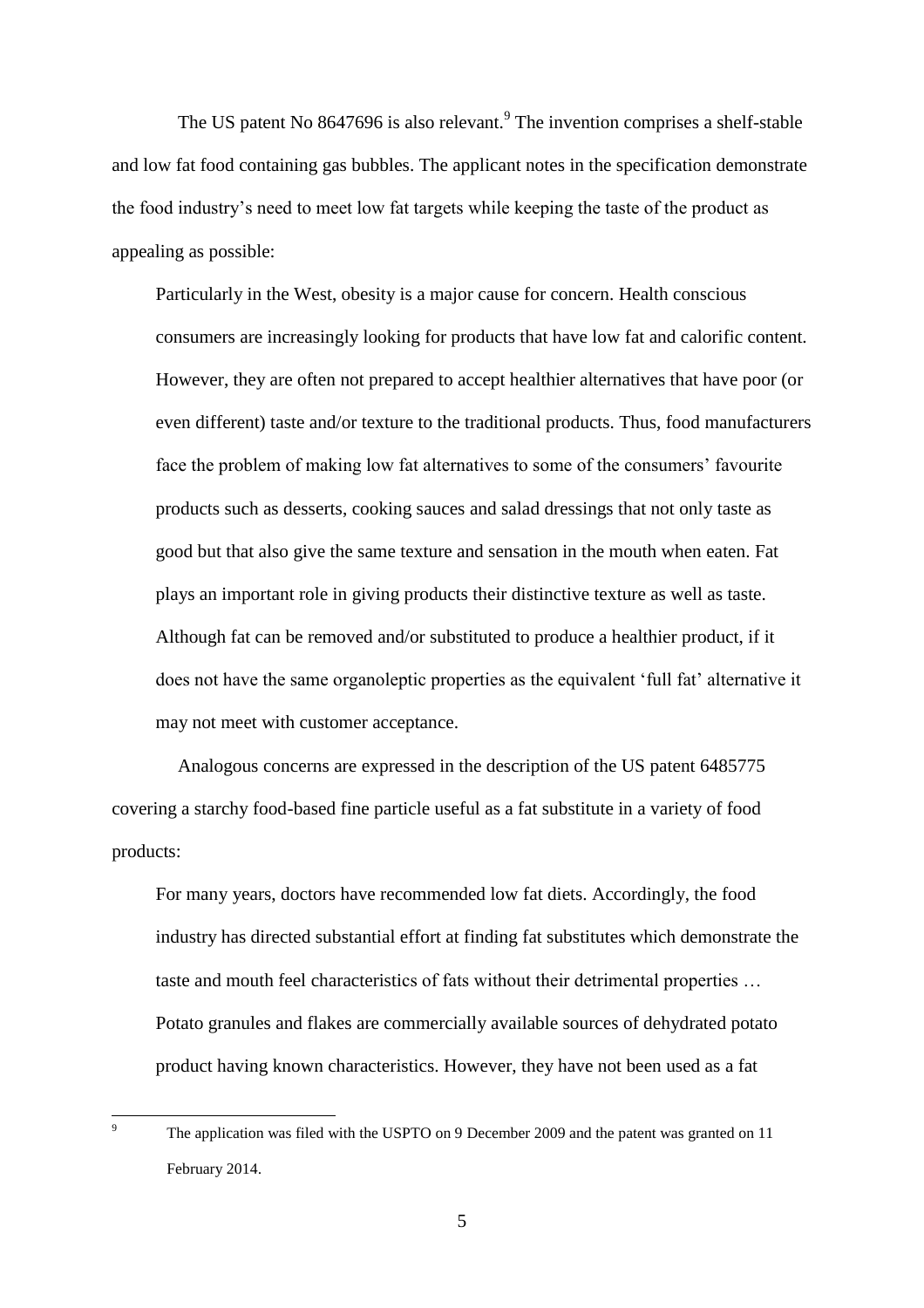mimetic. There is a need for an inexpensive fat mimetic which does not have the detrimental effects of fat on the consumer.

A similar invention is described in the international patent No WO 2013162802 A1, which refers to fat particle compositions containing salt, dough and baked-dough articles made therefrom, and related methods.<sup>10</sup> The specification explains that:

... these fat particles can be used to prepare dough formulations that meet the desire of being more healthful than previous dough formulations due to a reduced sodium content, optional more healthful fat content (e.g., low trans fats or low saturated fats), or both … These days, consumers, regulators, and food companies desire to lower total sodium content in food products … Fats typically used in these types of dough products are triglyceride-based fats that commonly contain a fairly high level of saturated fats and trans fatty acids. Due to a present trend toward healthier dough and bakery products, there is demand for products that contain healthier fats (i.e., having a reduced amount of saturated fats and trans fatty acids) without sacrificing taste and baking performance of the dough. In view of the foregoing, alternative fat compositions that are low in saturated and trans fatty acids are very desirable . . .

The above are just a few examples of patents that protect healthier food products or processes. They show the interest of certain sectors of the food industry in fighting obesity and related illnesses by developing improved foodstuffs and accordingly meeting the concerns of an increasingly conscious category of consumers aware of the risks stemming from the consumption of highly fatty and calorific products.

#### **3. Proposals to amend patent regimes to incentivize the production of healthy foodstuffs**

 $10$ 

This international patent application was filed through the PCT route on 22 March 2013.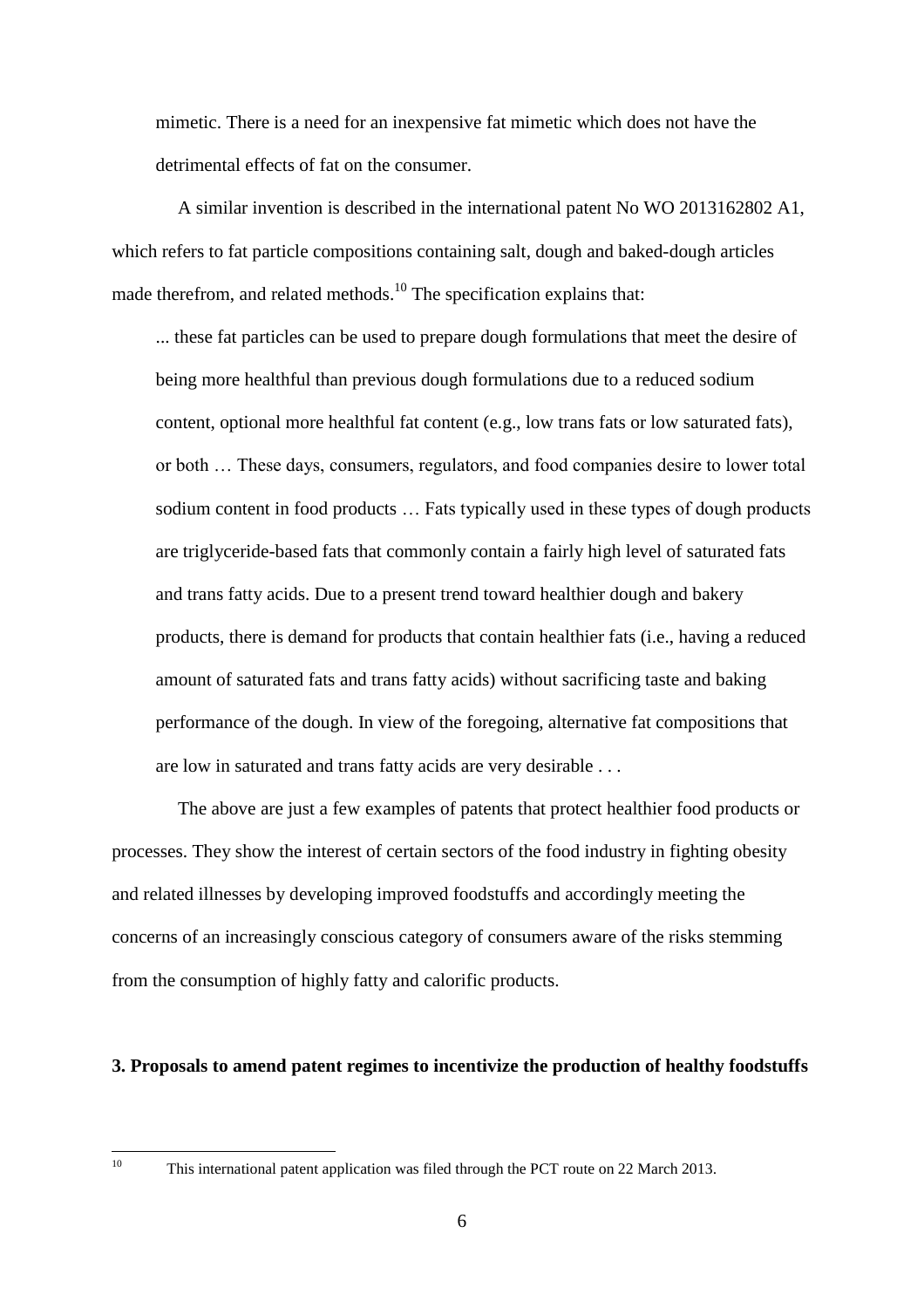The trend of healthy food patenting is certainly a positive step for the purpose of enhancing consumers' health. The fact that food companies spontaneously feel the need to come up with healthier products, even where prompted by the mere desire to pursue commercial profits, is not only a trend that should be praised, it should also be incentivized.

That is why I propose to utilise and amend patent regimes and procedures with the specific aim of encouraging the production of healthier foodstuffs. The first and second proposals are 'positive' as they aim at speeding up or facilitating the patenting process for foods that are considered, and proven to be, healthy.<sup>11</sup> The third proposal would instead consist of excluding from patentability inventions related to food if it is proven that the relevant products or processes contain unhealthy ingredients. It is therefore a 'negative' proposal. As noted by Friedrich-Karl Beier back in 1972, if the aim of the patent system is to stimulate inventions that are useful to people, then 'two conclusions should be self-evident: first, inventions that are of no use or even damaging to society should not be patented, and, second, inventions that are of special and particular utility … for society should be patentable and even enjoy preferential treatment'.<sup>12</sup>

## *Fast-track procedures for patent applications related to healthy food*

 $11$ Not so different from the proposals highlighted by Estelle Derclaye in relation to environmentally sound inventions in 'Should Patent Law Help Cool the Planet? An Inquiry from the Point of View of Environmental Law: Part 2' (2009) *International Energy Law Review* 229–37.

<sup>12</sup> Friedrich-Karl Beier, 'Future Problems of Patent Law' (1972) 3(4) *International Review of Industrial Property and Copyright Law* 423–50, 441 and 443 (also wondering: 'should we not accord preferential treatment to inventions that are of special significance for society, examine them more quickly, publish them earlier, and protect them more broadly?').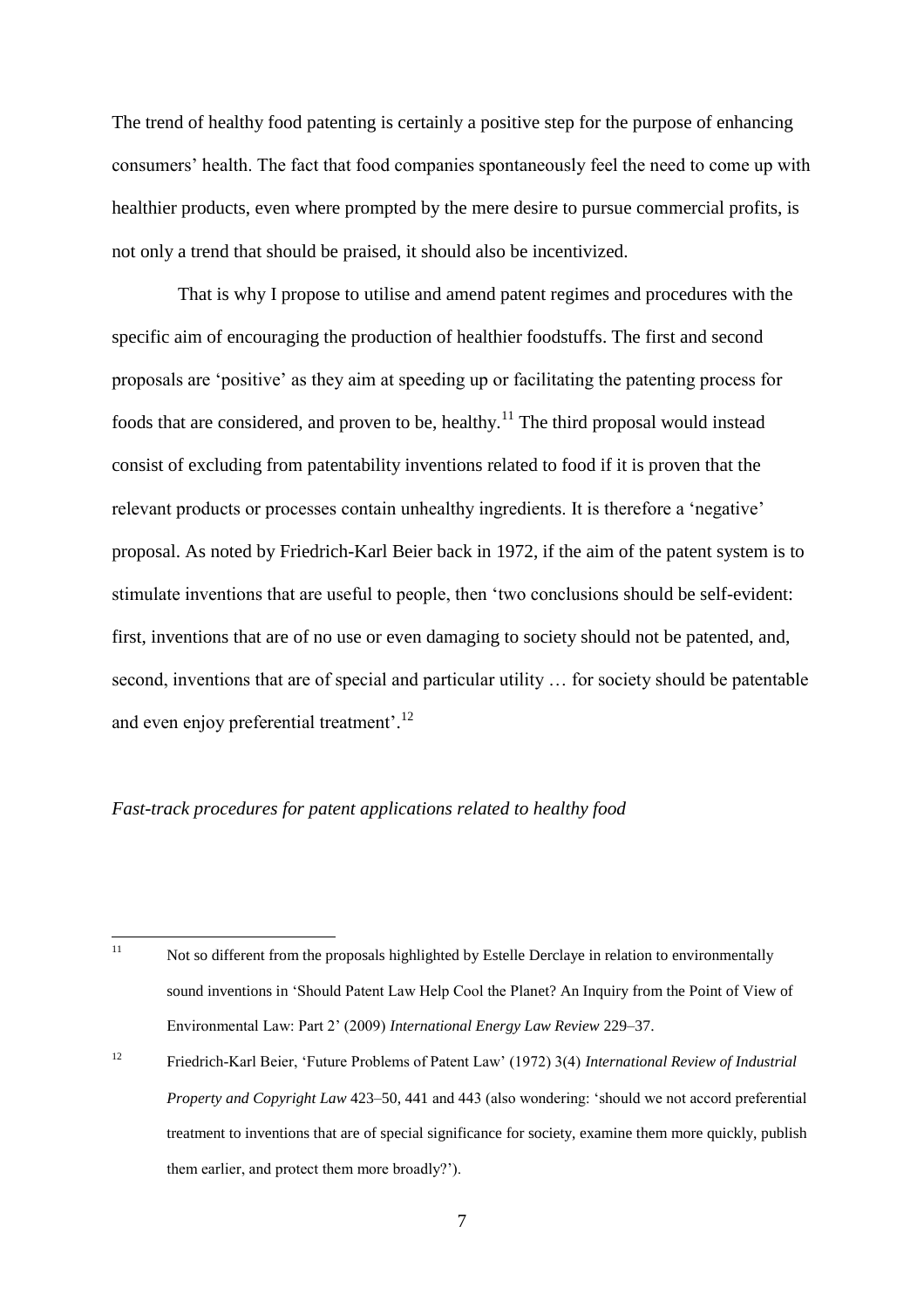The first proposal would consist of setting up a fast-track procedure for patent applications covering foodstuffs that contain macronutrients such as proteins, vitamins, iodate or other healthy ingredients so as to provide an expedited examination of the relevant patentability requirements. The target is to incentivize the production of healthy food. This seems to be in line with the aim of the patent system, which is to encourage and reward the making of inventions useful to society.

As a general remark, the idea that certain socially useful technologies should be given priority and special treatment is not new. Several national medicines regulators already provide an accelerated review process for the most important drugs. The US Food and Drug Administration is one of these. It has indeed expedited its review process for medicines that treat serious or life-threatening diseases.<sup>13</sup>

'Speedy' patent procedures are already available in several countries and can be used for any kind of technology: the European and the UK patent offices are good examples.<sup>14</sup> The US Patent Office also has in place a three-track prioritized examination system that allows applicants in any field of technology to choose between three examination procedures: prioritized examination, normal examination and delayed examination. Such accelerated proceedings produce certain advantages as they permit applicants to begin

 $13$ <sup>13</sup> Fast-track, Accelerated Approval and Priority Review, US Food and Drug Administration: see  $\langle$ http://www.fda.gov/downloads/drugs/guidancecomplianceregulatoryinformation/guidances/ucm3583 [01.pdf>](http://www.fda.gov/downloads/drugs/guidancecomplianceregulatoryinformation/guidances/ucm358301.pdf) accessed 18 November 2015.

<sup>&</sup>lt;sup>14</sup> The EPO has an accelerated examination procedure in place that anyone can use at no additional cost. The UK Patent Office offers three different types of accelerated examination. The first two types, Combined Search and Examination and Early Publication, are available to anyone upon request. The third one is Accelerated Search and Examination, which aims at issuing a search report within four months of the application.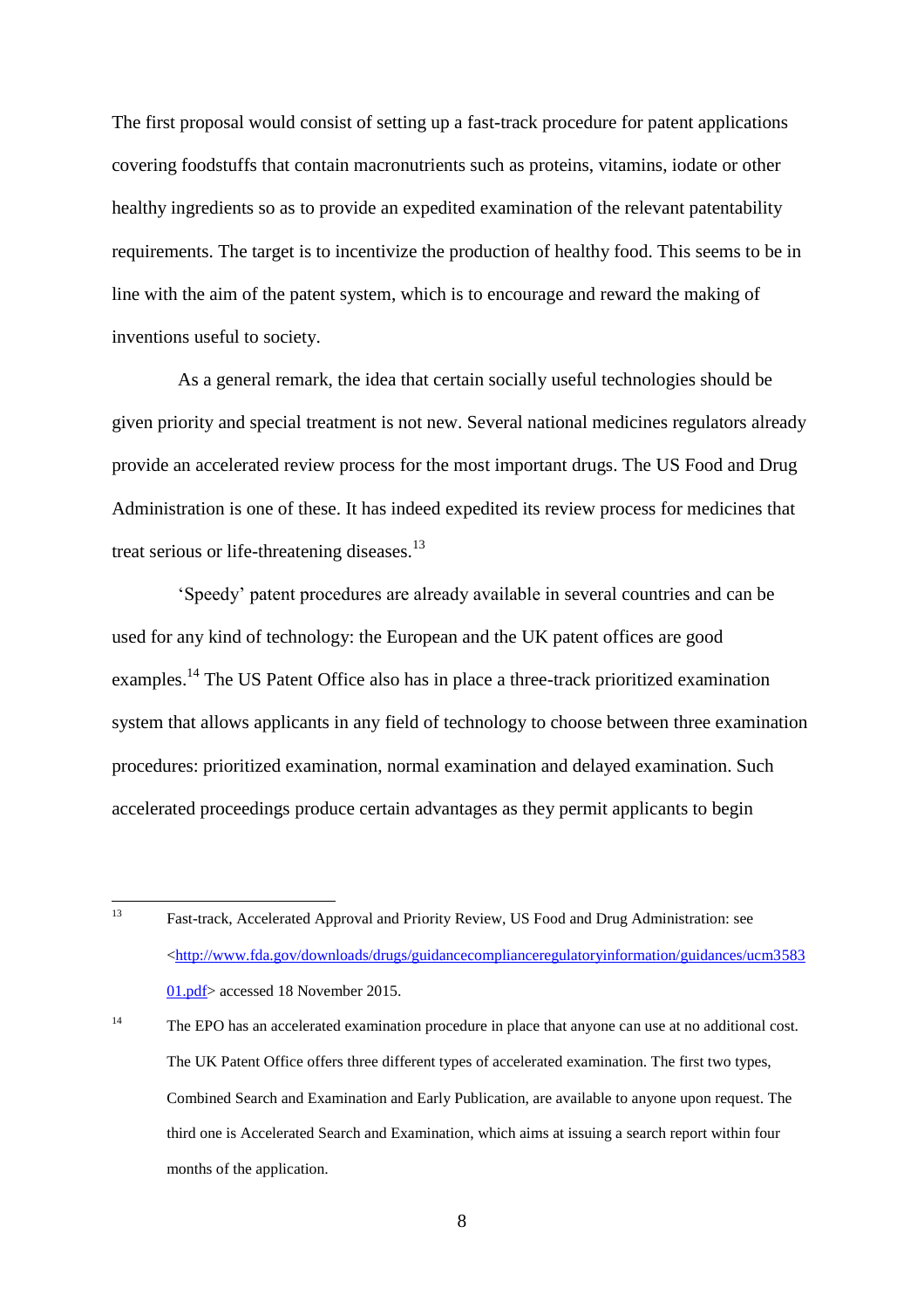licensing their inventions sooner, thus reducing the time to reach the market and accordingly speeding up the dissemination of the relevant products.

Fast-track patent procedures have also been, or are currently being offered, in relation to specific sectors, for example, in the field of green technologies: pioneering countries have been the USA,<sup>15</sup> the UK, Australia, South Korea, Israel, Canada and Japan.<sup>16</sup> These programmes have been set up with a view to reducing the time needed for an application regarding environmentally sound technologies, permitting 'green' applicants to obtain patents sooner and thus encouraging further innovation in this socially relevant field.<sup>17</sup> Indeed, for industries where there is a very urgent need for the development of new technologies, like the renewable energy sector, delay hurts both inventors and the public.<sup>18</sup>

Reserving accelerated procedures to socially important inventions does not constitute an absolute novelty either. In 1959 US patent provisions already included an exception to the examination order, clarifying that applications could be assessed out of turn if 'the inventions are deemed of peculiar importance to some brunch of the public service and the head of some department of the Government requests immediate due action for that

 $15$ The USPTO Green Technology Pilot Program closed in early 2012.

<sup>&</sup>lt;sup>16</sup> The first country to launch this programme was the UK in May 2009; see Press Release, UK Intellectual Property Office, 'UK "Green" Inventions to Get Fast-Tracked through Patent System', see  $\langle$ http://webarchive.nationalarchives.gov.uk/20140603093549/http://www.ipo.gov.uk/about/press/press[release/press-release-2009/press-release-20090512.htm>](http://webarchive.nationalarchives.gov.uk/20140603093549/http:/www.ipo.gov.uk/about/press/press-release/press-release-2009/press-release-20090512.htm) accessed 18 November 2015. See also Eric Lane, *Clean Tech Intellectual Property: Eco-marks, Green Patents, and Green Innovation* (Oxford University Press 2011) 218–26.

<sup>&</sup>lt;sup>17</sup> Amanda Patton, 'When Patent Offices Become Captain Planet: Green Technology and Accelerated Patent Examination Programs in the United States and Abroad' (2012) 3(3) *Intellectual Property Brief* 30.

<sup>18</sup> Sarah Tran, 'Expediting Innovation' (2012) 36 *Harvard Environmental Law Review* 123, 139.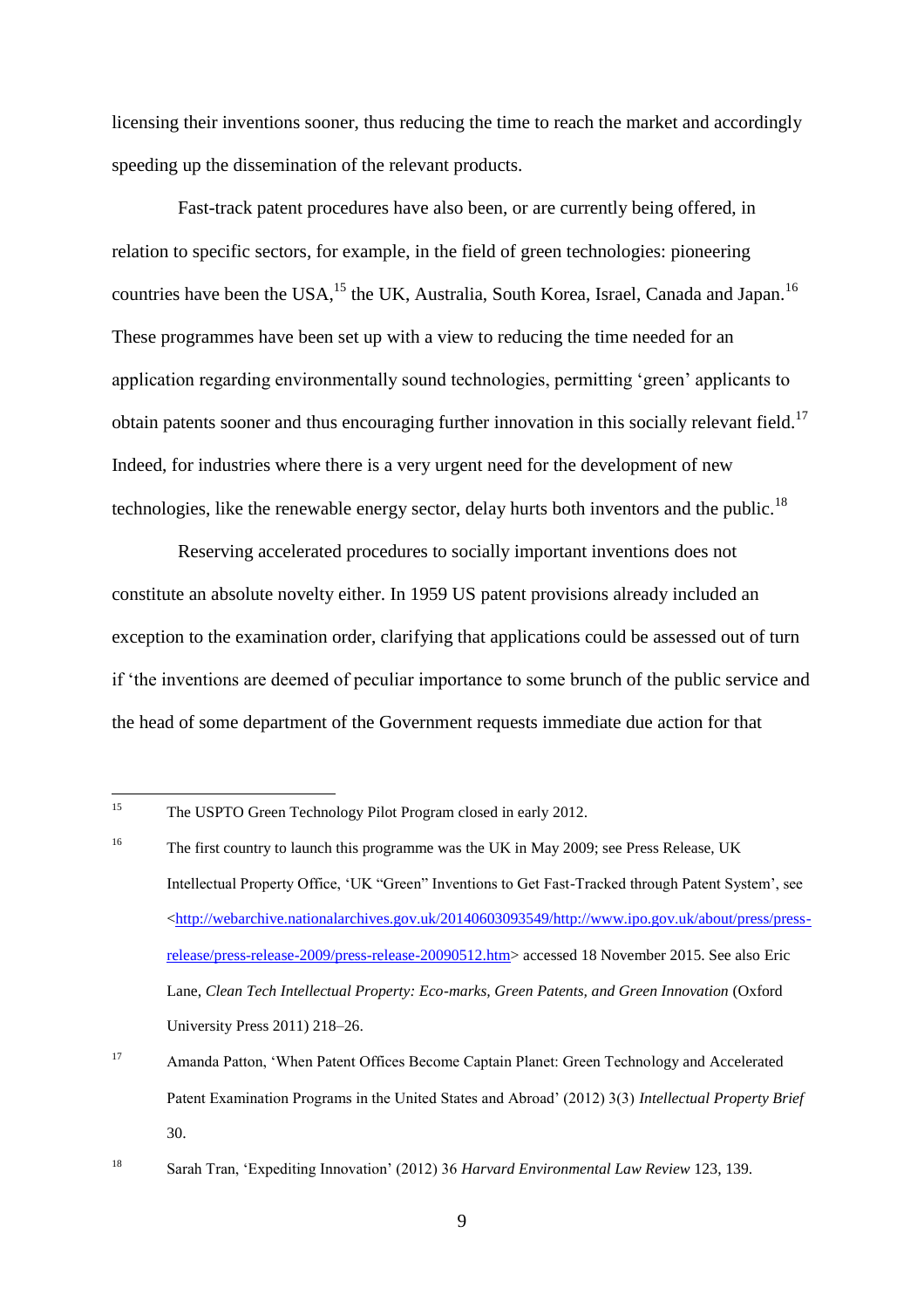reason'.<sup>19</sup> Similar procedures are now offered in other countries as well. The Australian Patent Office, for example, has in place an 'expedited examination' system that allows patent applications to be assessed more rapidly if the commissioner believes that it 'is in the public interest' or that 'there are special circumstances that make it desirable'.<sup>20</sup> The Japanese Patent Office (JPO) has also operated since 1986 an accelerated examination programme, amended in 2004, which applies inter alia to socially relevant inventions, such as earthquake disaster recovery technology. $^{21}$ 

Also in light of the above, I believe that introducing fast-track procedures for socially relevant inventions like healthy foodstuffs would not be 'revolutionary'. There would be no need for big procedural changes. Applicants that ask for the proposed fast-track would just need to mention in the application that their products or processes contain healthy ingredients.<sup>22</sup> And patent examiners should be tasked with confirming this. It is important

<sup>20</sup> Patent Regulations 1991 (Cth), reg.  $3.17(2)(a)$ –(b) (Australia).

<sup>19</sup> See 37 CFR §1.102 (1959); Patents, Trademarks, and Copyrights, Republication of Regulations, 24 Fed reg. 10,332, 10,340 (22 December 1959) (recording 37 CFR §1.102 (1959)).

<sup>&</sup>lt;sup>21</sup> The other categories of inventions admitted to the Japanese programme are now: (i) working-related applications; (ii) internationally filed applications; (iii) applications filed by small and medium-sized enterprises, individuals, universities, public research institutes etc; (iv) green technology related applications; and (v) Asian business location law related applications. See the Outline of Accelerated Examination and Accelerated Appeal Examination (Patents), JPO (23 July 2004), Outline of Accelerated Examination and Accelerated Appeal Examination (Patents), JPO (23 July 2004), see [<http://www.jpo.go.jp/torikumi\\_e>](http://www.jpo.go.jp/torikumi_e/) accessed 18 November 2015).

<sup>&</sup>lt;sup>22</sup> A similar feature is shared by fast-track procedures adopted in the field of green technologies by the UK, Australia, South Korea, Japan, Israel and Canada. Simple statements by applicants are here sufficient, and patent offices do not require them to provide particular evidence to show the 'environmentally friendliness' of their inventions. See Antoine Dechezleprêtre, 'Fast-Tracking Green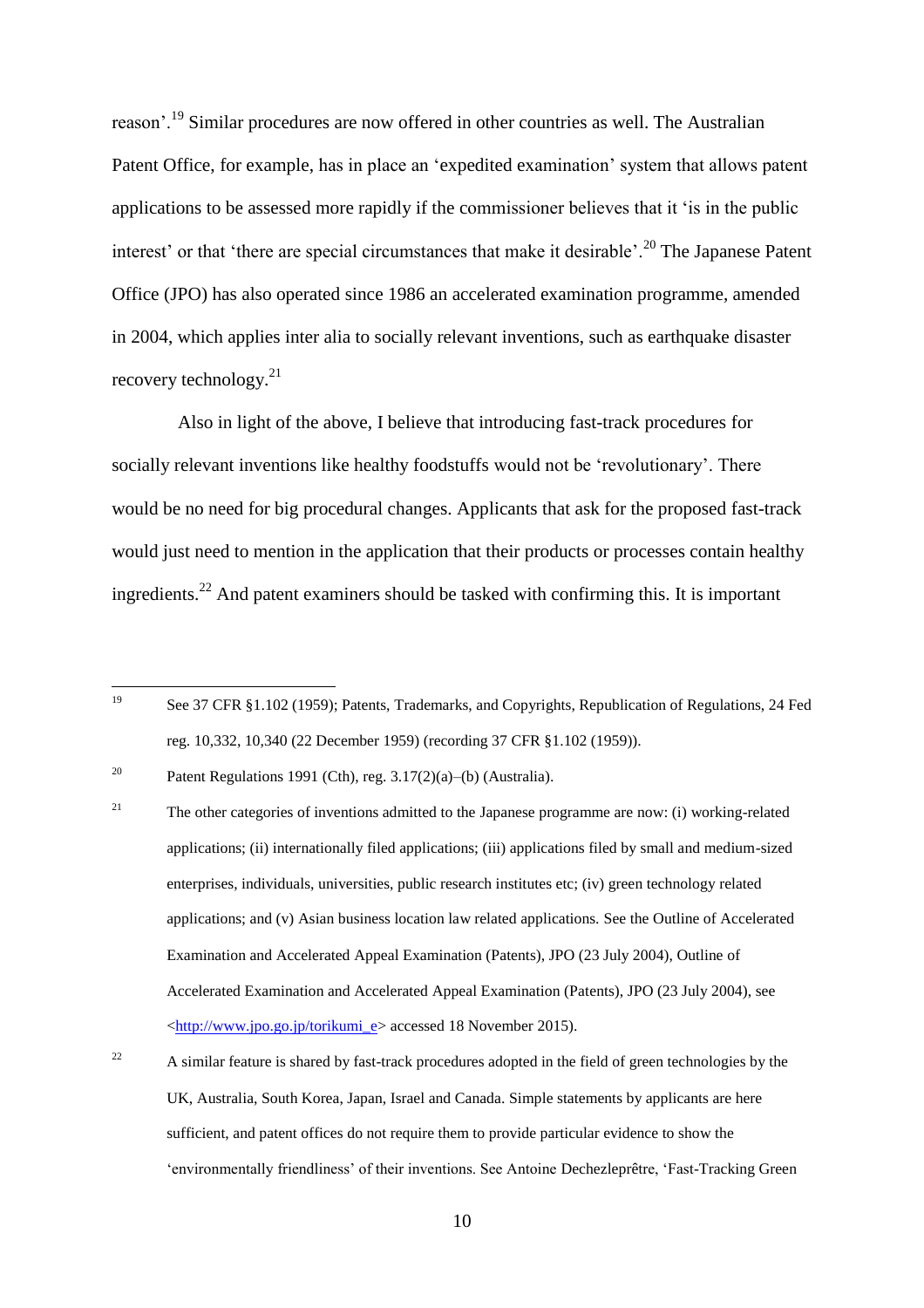that applicants should not bear the burden of proof that the invention is healthy: otherwise, food companies or individual inventors may be discouraged from innovating in this socially important sector. $^{23}$ 

As has already been proposed in relation to fast-track procedures for green patenting, $2<sup>4</sup>$  it would be wise to devise this fast-track procedure in the context of an international treaty. A treaty that could serve this purpose is the Patent Cooperation Treaty  $(PCT)$ ,<sup>25</sup> which assists applicants in obtaining patent protection internationally for their inventions and helps offices with their decisions to grant or refuse the patent. An international harmonization of fast-track procedures would help in overcoming the difficulties stemming from differences between national fast-track procedures. Such differences may indeed make participation in multiple fast-track programmes expensive and lengthy, as applicants who wish to protect their inventions in several jurisdictions would have to comply with different procedural rules. An international harmonized fast-track programme, with similar rules and requirements, would instead reduce burdens on applicants and thus speed up and make cheaper the patenting process for healthy foodstuffs. It would also boost participation. Additional burdens on applicants should also be avoided, such as conducting prior art

Patent Applications – An Empirical Analysis', International Centre for Trade and Sustainable Development paper No 37 (ICTSD 2013) 3–4.

 $\overline{a}$ 

- <sup>23</sup> A similar proposal and argument have been put forward in the field of environmentally sound technologies: see Estelle Derclaye, 'Intellectual Property Rights and Global Warming' [2008] 12(2) *Marquette Intellectual Property Law Review* 264–95.
- <sup>24</sup> Eric Lane 'Building the Global Green Patent Highway: A Proposal for International Harmonization of Green Technology Fast Track Programs' (2012) 27(3) *Berkeley Technology Law Journal* 1119, 1147– 50.
- <sup>25</sup> Patent Cooperation Treaty, agreed at Washington on 19 June 1970, amended on 28 September 1979, modified on 3 February 1984 and on 3 October 2001 (as in force from 1 April 2002).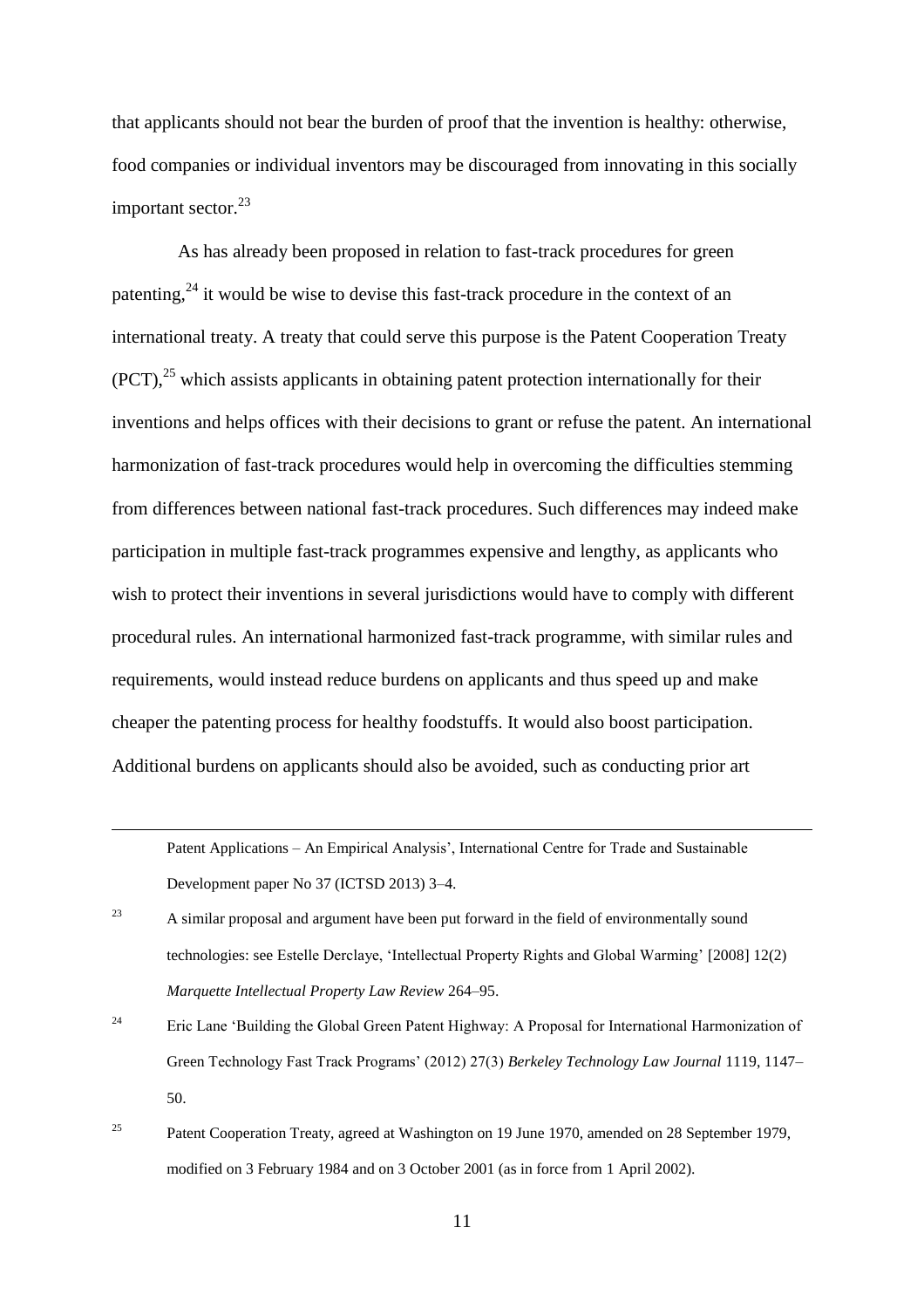searches and analysis, which are usually requested when it comes to patenting ordinary inventions. In this way the entire process would be accelerated. $^{26}$ 

#### *Exempting healthy food and beverage patent applications from paying fees*

The second proposal would consist of exempting applicants for healthy food patents from paying patent procedure fees, or at least significantly reducing them. Again, applicants should mention the healthiness of their products and processes in the application and patent offices should confirm that the inventions in question are healthy. As with the proposal for fasttracking, highlighted in the previous section, this proposal would aim at encouraging and facilitating patent protection, and production, of healthy foodstuffs.

Indeed, patent fees may sometimes be unaffordable, especially for small and mediumsized enterprises. Take the large number of fees required by the European Patent Office: filing fees, search fees, fees per designated state, fees per claim over ten claims, examination fees and a fee for the patent grant and printing. US patent procedures are also very expensive. Indeed, applicants there must carry out a pre-examination search of all prior art, including previous patents and patent applications, and non-patent documentation, which can easily cost thousands of dollars in fees.<sup>27</sup>

#### *Excluding unhealthy food from patentability*

<sup>26</sup> <sup>26</sup> The above suggestions build upon analogous ones put forward with reference to fast-track programmes for green technologies based inventions. See Lane (n. 24 above) 1160–70.

<sup>&</sup>lt;sup>27</sup> Tran (n. 18 above) 141.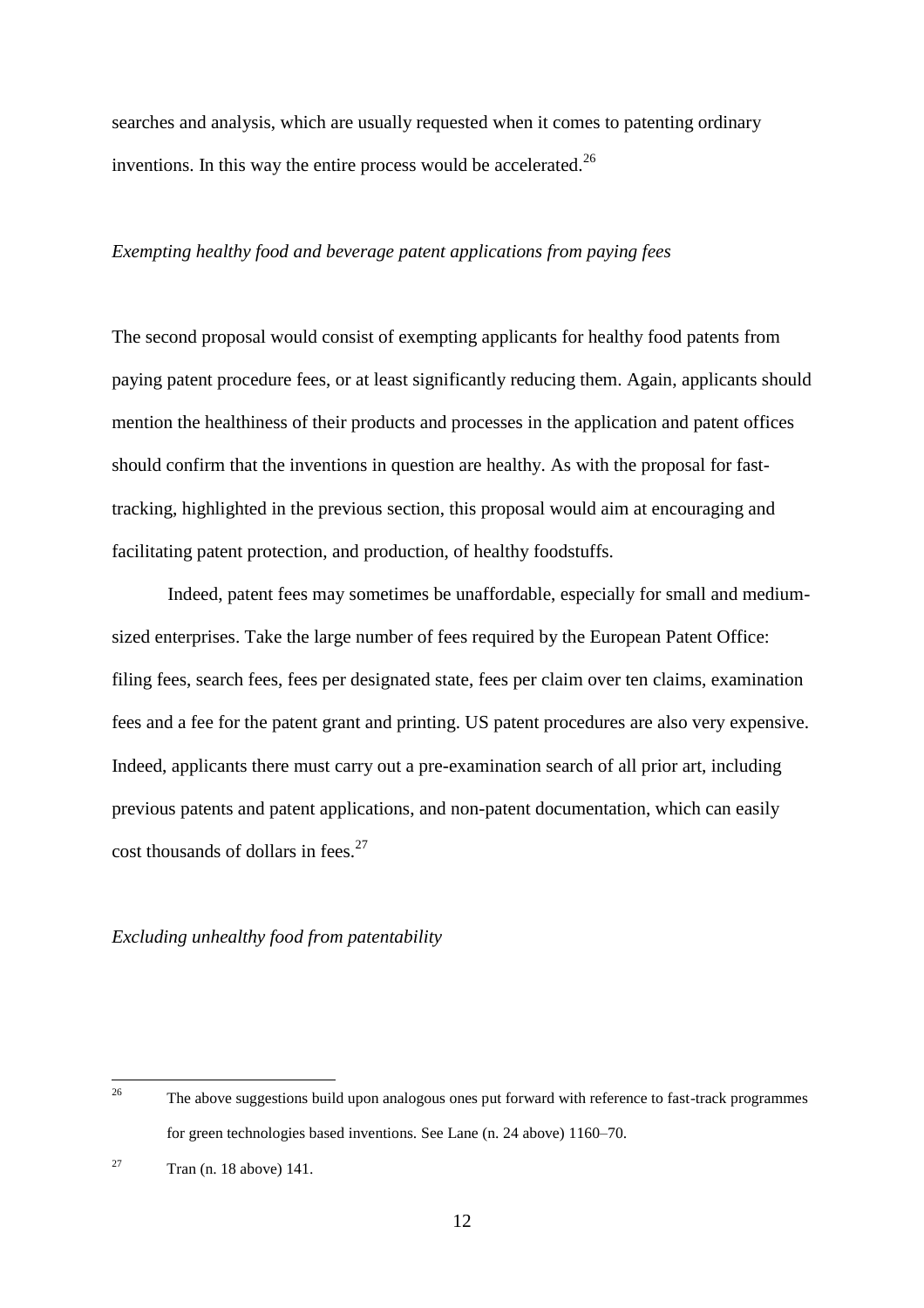The third proposal would consist of excluding from patentability food products and processes that contain an excessive amount of unhealthy ingredients or components such as salt, fat and sugar. Specific and clear thresholds identified by health specialists should be introduced in order to guide both applicants and patent examiners – and the latter should confirm that the relevant invention is harmful to consumers.

This proposal may be particularly useful in countries that have recently experienced, or might experience in the future, an upsurge in the filing of patent applications related to unhealthy food. China seems to have recently witnessed such a trend, as has been noted by the Task Group of Patent Examination Cooperation Center of the Chinese Intellectual Property Office, which has found that several patents have been granted to food possibly harmful to consumers' health. This has occurred despite the fact that China has recently passed nearly 800 laws and regulations to protect food safety and the health and life of domestic consumers.<sup>28</sup>

The proposal could be implemented by introducing an ad hoc exclusion from patentability of inventions harmful to human health. This type of new category could be inserted in patent laws such as the TRIPS Agreement<sup>29</sup> and the European Patent Convention  $(EPC)$ ,<sup>30</sup> right next to the exclusion from patentability of surgical, diagnostic or therapeutic

<sup>28</sup> China Intellectual Property, updated 13 July 2011, see [<http://ipr.chinadaily.com.cn/2011–](http://ipr.chinadaily.com.cn/2011-07/13/content_12895645.htm) [07/13/content\\_12895645.htm>](http://ipr.chinadaily.com.cn/2011-07/13/content_12895645.htm) accessed 18 November 2015.

<sup>29</sup> The TRIPS Agreement is one of the WTO Agreements, Annex 1C *Marrakesh Agreement Establishing the World Trade Organization*, opened for signature 15 April 1994, 1867 UNTS 3 (entered into force 1 January 1995).

<sup>&</sup>lt;sup>30</sup> Convention on the Grant of European Patents, opened for signature 5 October 1973, 1065 UNTS 199 (entered into force on 7 October 1977).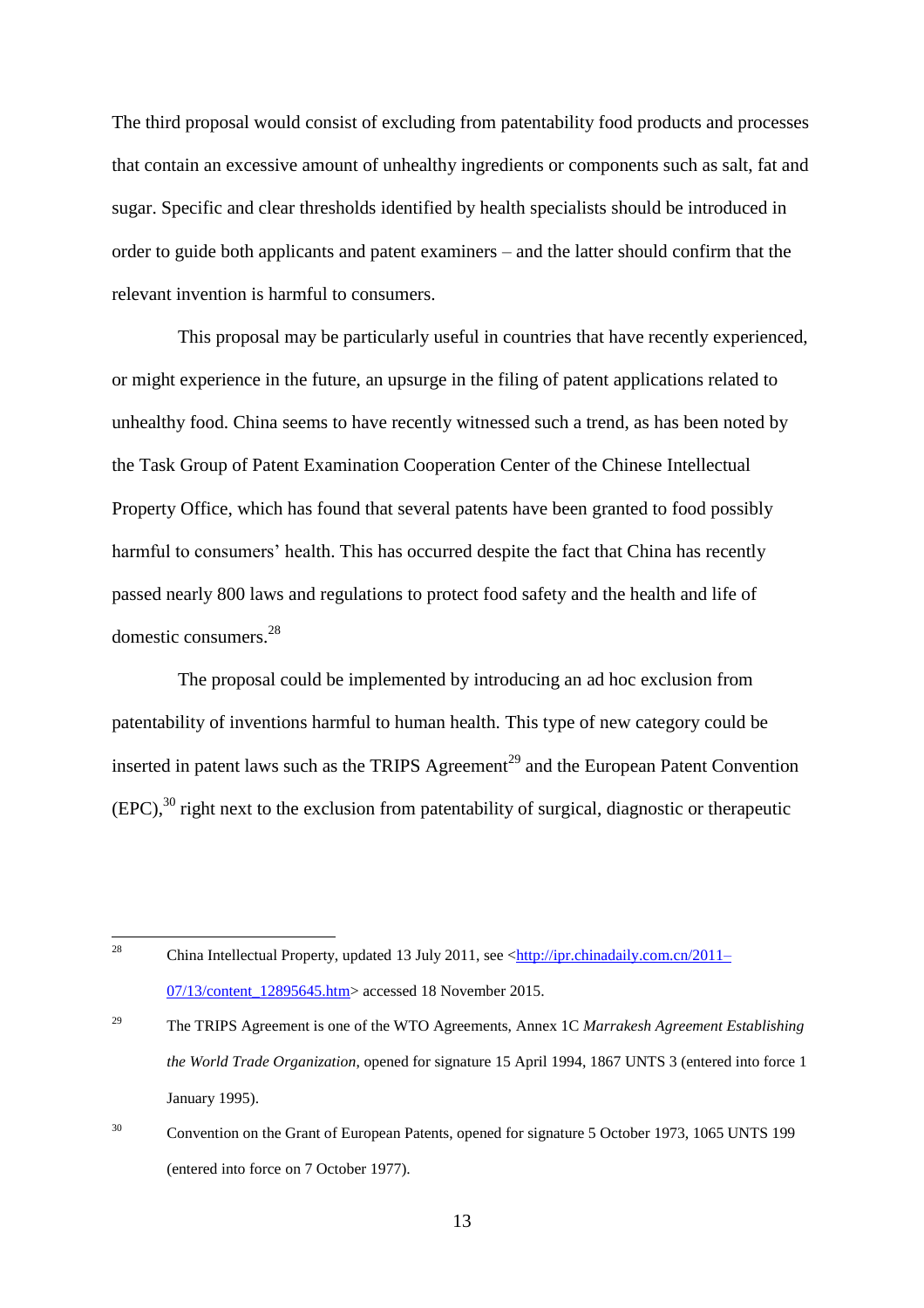methods,<sup>31</sup> which also protects public health, although in another fashion (basically by preventing the monopolization of medically important methods).<sup>32</sup>

Alternatively, we could support a broad interpretation of those provisions that prohibit the patenting of inventions contrary to '*ordre public'* and morality. Many jurisdictions have introduced such a ban, availing themselves of the relevant TRIPS clause (Article 27.2).<sup>33</sup> The EPC also states that 'European patents shall not be granted in respect of … inventions the commercial exploitation of which would be contrary to "ordre public" or morality' (Article 53-a). The US has not incorporated a statutory ban in this regard, but inventions that are considered immoral seem to be excluded from patentability under a judgemade moral utility doctrine.<sup>34</sup>

- $31$ Article 27(3) TRIPS allows countries to exclude from patentability diagnostic, therapeutic and surgical methods for the treatment of humans or animals. Likewise, Article 53(c) EPC states that 'European patents shall not be granted in respect of . . . methods for treatment of the human or animal body by surgery or therapy and diagnostic methods practised on the human or animal body.'
- <sup>32</sup> US patent law permits patenting of medical methods but denies a remedy for its infringement, therefore nullifying the right in so far as there is no enforceability.
- <sup>33</sup> Article 27(2) TRIPS provides that countries may exclude from patentability 'inventions, the prevention within their territory of the commercial exploitation of which is necessary to protect *ordre public* or morality, including to protect human, animal or plant life or health or to avoid serious prejudice to the environment'.
- <sup>34</sup> The moral utility doctrine dates back to *Lowell v Lewis* in 1817, 15 F Cas, 1018, 1019 (US Court of Appeals 1817) (the judge held in this case that 'the law will not allow the plaintiff to recover, if the invention be of mischievous or injurious tendency' and gave the examples of inventions aimed at poisoning people, promoting debauchery and facilitating private assassinations). The doctrine in question was also invoked to refuse patents for inventions related to gambling devices (see, for example, *Reliance Novelty Corp v Dworzek* 80 F 902, 904, ND Cal 1897, invalidating the patent for 'lack of utility'). Yet, such a doctrine has not been invoked to invalidate patents in recent years, prompting several commentators to hold that it is a dead doctrine. See Margo A Bagley, 'Patent First,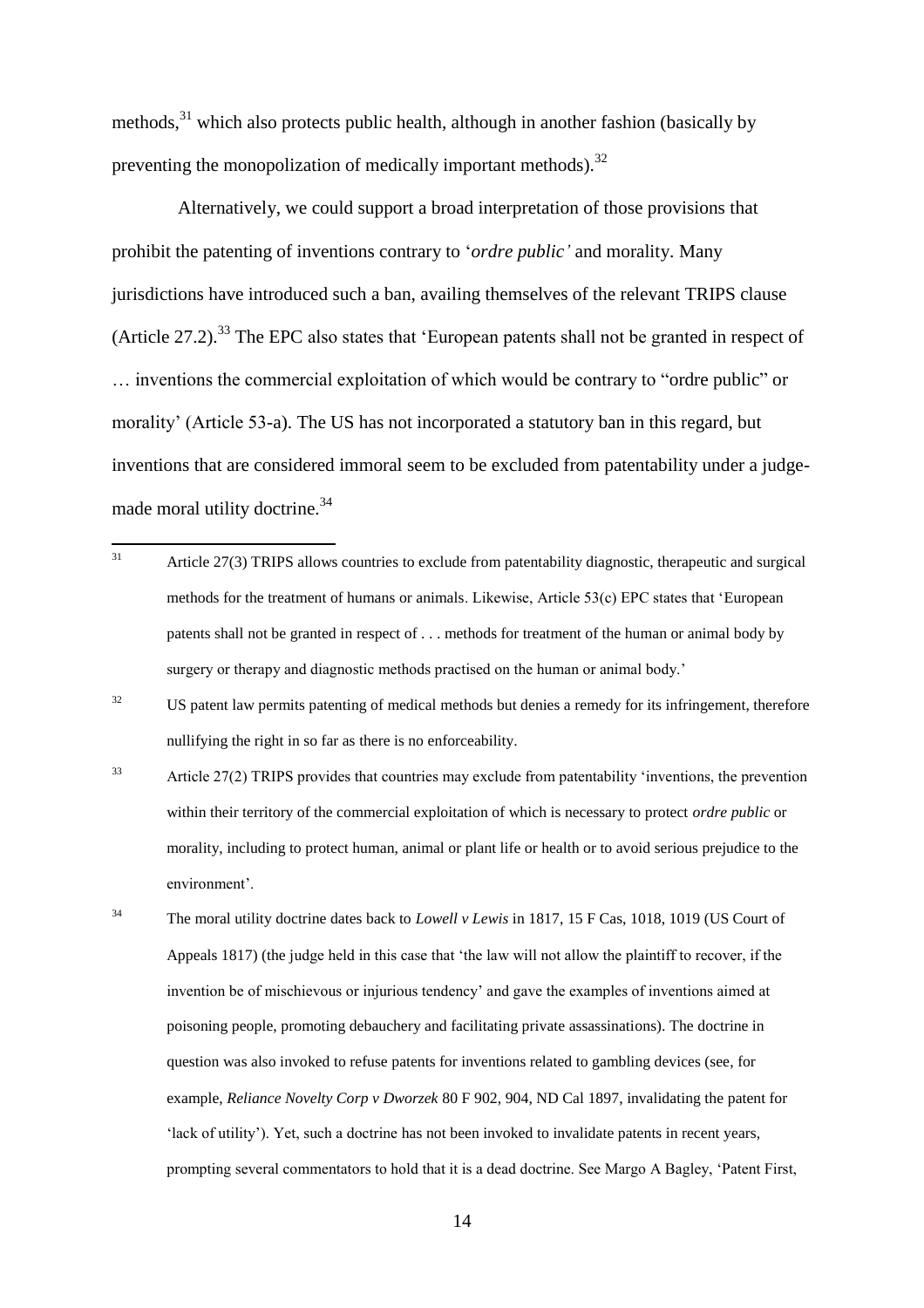It could indeed be argued that inventions related to unhealthy food, whose consumption may cause obesity and other diseases, should be excluded from patentability on these grounds. I am aware that this exception has often been interpreted by courts and patent offices, especially in Europe, in a very narrow way.<sup>35</sup> Yet, the subject matter seems here to be particularly alarming and thus capable of being caught by the provision at issue.<sup>36</sup>

Ask Questions Later: Morality and Biotechnology in Patent Law' (2003) 45(2) *William and Mary Law Review* 469–547.

- <sup>35</sup> See the decisions of the EPO in a string of cases concerning the patentability of biotechnological inventions: e.g. (i) *Transgenic Animals/*HARVARD, Board of Appeal of the EPO*,* Decision of 6 July 2004*,* T 315/03*;* (ii) T 356/93 *Plant Cells/PLANT GENETIC SYSTEMS*, OJ EPO 1995; (iii) *Howard Florey*/*Relaxin* [1995] EPOR 541. The literature on the morality and *ordre public* exception in the biotech sector is extensive: see inter alia Sigrid Sterckx (ed.), *Biotechnology, Patents and Morality* (Ashgate, 2000); Sivaramjani Thambisetty, 'Understanding Morality as a Ground for Exclusion from Patentability under European Law' (2002) *Eubios Journal of Asian and International Bioethics* 12, 48– 53; Aurora Plomer, *Stem Cell Patents: European Patent Law and Ethics Report* (2006), see [<http://www.nottingham.ac.uk/~llzwww/StemCellProject/project.report.pdf>](http://www.nottingham.ac.uk/~llzwww/StemCellProject/project.report.pdf) accessed 18 November 2015; Tine Sommer, 'Interpreting Ordre Public and Morality in a Patent Law Context: Which is the Correct Approach?' (2007) *Bio-Science Law Review* 62–74; Sigrid Sterckx, 'The European Patent Convention and the (Non-)patentability of Human Embryonic Stem Cells' (2008) *Intellectual Property Quarterly* 478; Aurora Plomer and Paul Torremans (eds), *Embryonic Stem Cell Patents: European Patent Law and Ethics* (Oxford University Press, 2009); Oliver Mills, *Biotechnological Inventions: Moral Restraints and Patent Law* (Ashgate, 2010); Enrico Bonadio, 'Biotech Patents and Morality after Brüstle' (2012) *European Intellectual Property Review* 433–43.
- 

 $\overline{a}$ 

<sup>&</sup>lt;sup>36</sup> See the EPO proceedings G 2/06, Comments by the President of the European Patent Office (Alain Pompidou), 28 September 2006, p. 14 (noting that Article 53(a) EPC constitutes a blanket clause, which ensures the incorporation of fundamental ethical and legal principles in patent law, framed as to accommodate future developments).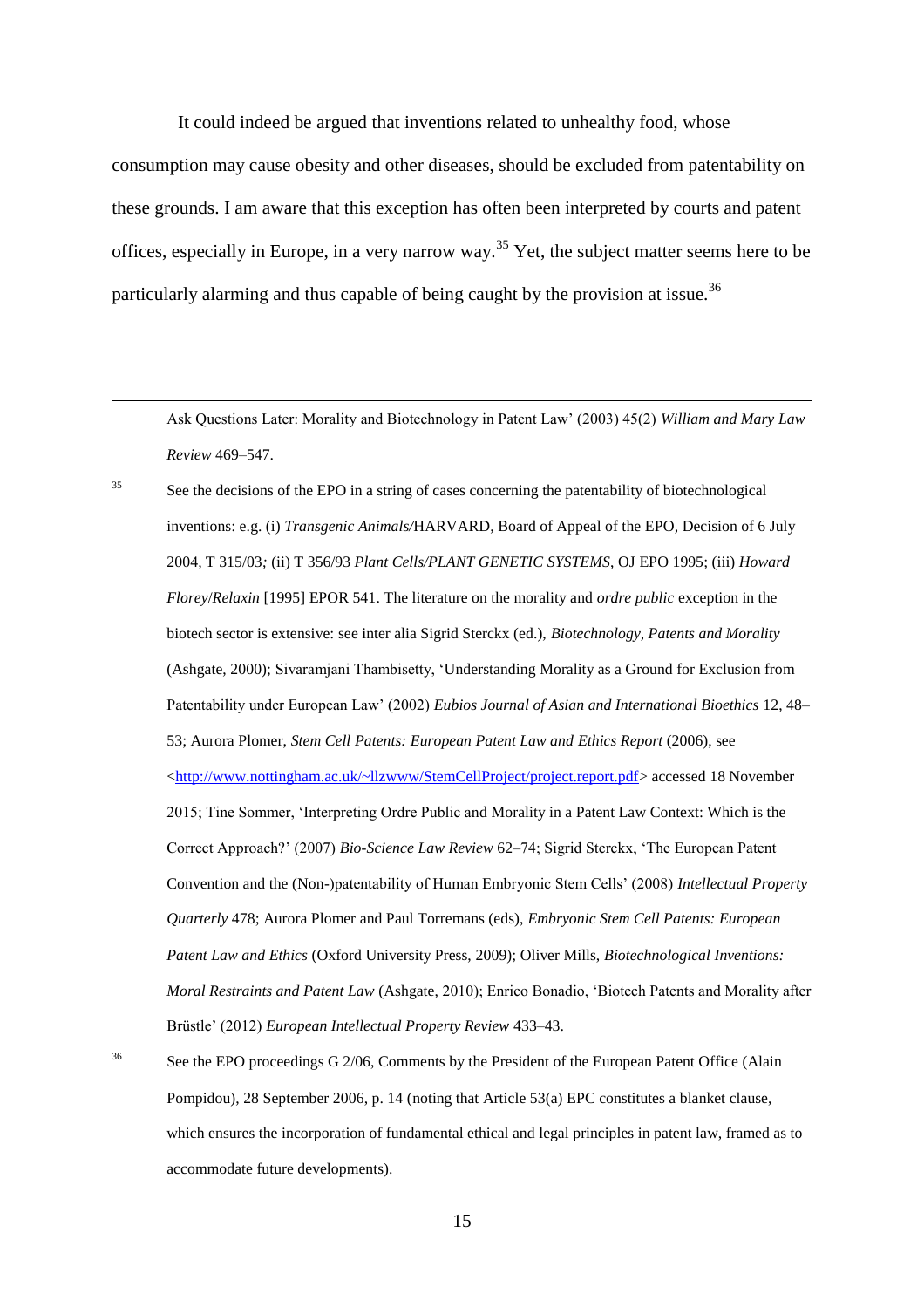If such applications are filed in Europe, patent offices could rely on the costs/benefits analysis criterion used by the European Patent Office (EPO) in some cases, including *Onco Mouse Harvard*. In the final decision of that saga, the EPO confirmed the validity of a patent related to a mouse that had been genetically engineered to develop cancer and could be used for anticancer research. It examined, on the one hand, the advantages for the treatment of cancer and, on the other, the environmental risks that could stem from the use of the said invention, and concluded that the benefits overwhelmed the costs. $^{37}$  In contrast, a patent examiner or judge tasked with assessing a food invention extremely harmful to consumers' health would probably weigh the possible costs (increased chances of obesity and other NCDs) and benefits (e.g. keeping the taste of the product as appealing to consumers as possible) in favour of the former – and thus refuse the patent. A similar outcome was reached by the EPO in *Upjohn*, where a patent application related to a transgenic mouse into which a gene had been inserted so that it would lose its hair was rejected. The invention aimed at testing products to treat human baldness and wool production techniques: the EPO again used a utilitarian approach and weighed up costs (animal suffering) and benefits (research to cure hair loss and improved wool manufacturing techniques), but in this case the former obviously outweighed the latter, so the invention was deemed immoral and thus not patentable.<sup>38</sup> A parallel could therefore be drawn between this decision and the case of unhealthy food inventions.<sup>39</sup>

<sup>37</sup> See again the decision *Transgenic Animals/HARVARD* (n. 35 above), which confirmed the validity of the patent by relying on a costs/benefits analysis (paras 9.1–9.7 and 13.2.1–13.24). See also Guy Tritton, *Intellectual Property in Europe* (Sweet & Maxwell 2008) 135–36.

<sup>38</sup> European Patent Application No 89913146.0, filed on 17 November 1989, refused on 25 July 1993.

<sup>&</sup>lt;sup>39</sup> The utilitarian approach is not accepted by all scholars, though. Other commentators prefer the socalled 'deontological approach', according to which inventions are considered contrary to public policy and morality even though they bring more benefits than disadvantages. In other words, the fact that an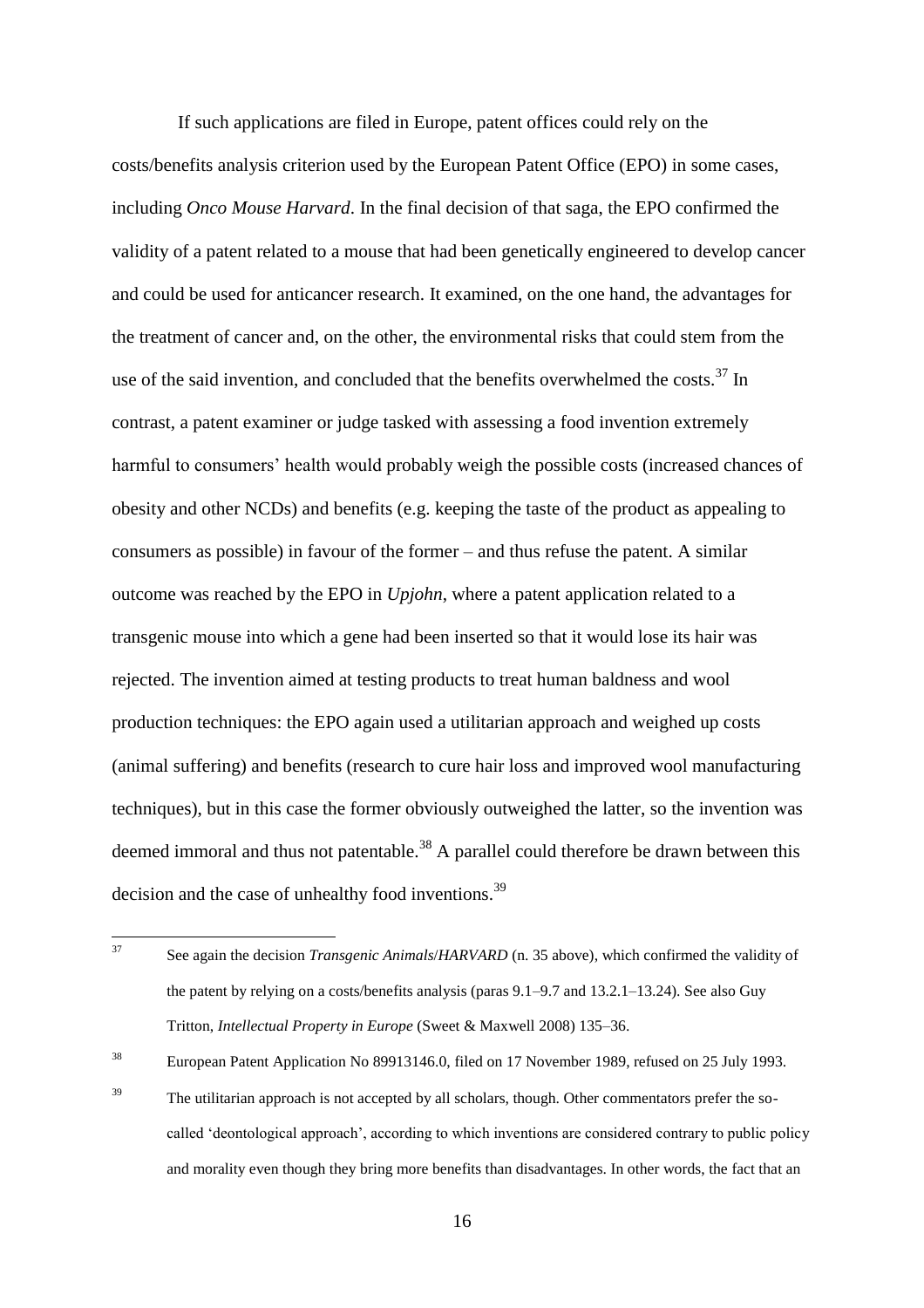Also, the letter of the relevant TRIPS provision should militate in favour of a broader interpretation of the *ordre public* and morality clause, so as to apply it to food products and processes which are scientifically proven to be harmful to human health. Indeed, Article 27(2) of the TRIPS Agreement expressly specifies that human health falls within the category of interests protected by the morality and public policy clause.<sup>40</sup> Even before TRIPS the expression '*ordre public*' had been interpreted as including a large range of public policy grounds, and in particular any matter in the general interests of the state and society:<sup>41</sup> and there is little doubt that the fight against obesity and other diseases caused by the consumption of harmful foodstuffs amounts to a strong interest of the state and society. Secondly, the proposal to exclude from patentability unhealthy food also seems in line with the very purpose of patent law, which is to incentivize the realization of inventions that are really useful to societies, not products or processes harmful to people's health.

#### *Additional proposals?*

invention produces real or potential benefits cannot 'neutralize' immoral aspects stemming from the exploitation of the same: see Sigrid Sterckx (n. 35 above) 487–90 and 494. The application of the deontological criterion to unhealthy inventions would again make such subject matter unpatentable on morality and *ordre public* grounds.

 $\overline{a}$ 

<sup>40</sup> See n 33 above.

<sup>&</sup>lt;sup>41</sup> This interpretation was given by a UK committee when attempting to implement the requirements of the 1963 Convention on the Unification of Certain Points of Substantive Law on Patents for Invention (Strasbourg Convention 1963). See Committee to Examine the Patent System and Patent Law, *The British Patent System: Report of the Committee to Examine the Patent System and Patent Law* (The Stationery Office, 1970) 68 [242].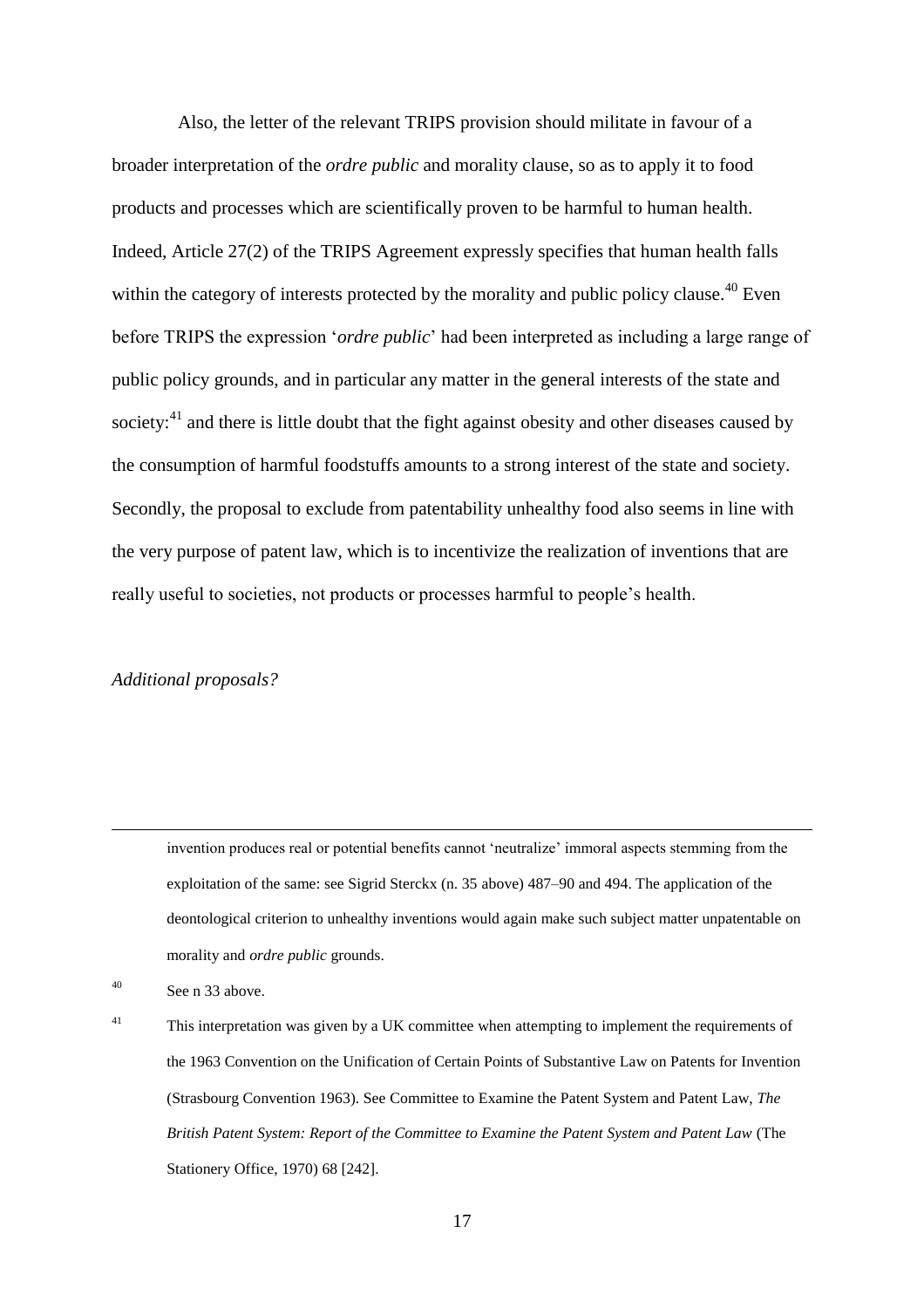The above could be stand-alone proposals, but they could also be 'merged'. The first and second proposals, for example, could be linked, so that applicants for healthy foodstuffs would not be required to pay fees for accelerated examination procedures. Also, countries particularly keen on protecting and promoting food security and good nutrition could provide a mix of 'positive' and 'negative' measures and cumulatively: (i) set up a fast-track patent procedure for healthy food applicants; (ii) exempt such applicants from paying the relevant fees (or greatly reduce them); and (iii) exclude from patentability unhealthy foodstuffs.

Other proposals could be made with a view to amending patent regimes and encouraging the dissemination of healthy foodstuffs: namely extending the term of protection.<sup>42</sup> The idea underlying this proposal is to provide extra years of patent protection in order to strongly encourage the making of healthy food products and processes. Such a proposal would probably be compliant with TRIPS as this treaty only requires states as a minimum standard to provide 20 years of protection counted from the filing date.<sup>43</sup> That means that countries can offer inventors a longer term of protection if they so wish, as is also confirmed by TRIPS itself, which leaves WTO countries free 'to implement in their law more extensive protection'.<sup>44</sup> Yet, despite its formal compliance with TRIPS, I would not recommend such a proposal to be implemented. Indeed, extending the term of protection beyond the 20-year barrier would have undesirable anti-competitive effects by delaying the entrance into the public domain of socially relevant inventions.

 $42$ <sup>42</sup> A similar proposal was mentioned in the early 1990s with reference to environmentally sound technologies by Nicola Atkinson and Brad Sherman in their article 'Intellectual Property and Environmental Protection' (1991) *European Intellectual Property Review* 165–70, 170; see also Derclaye (n. 11 above) 232.

<sup>&</sup>lt;sup>43</sup> Article 33 TRIPS states that 'the term of protection available shall not end before the expiration of a period of twenty years counted from the filing date'.

 $44$  Article 1(1).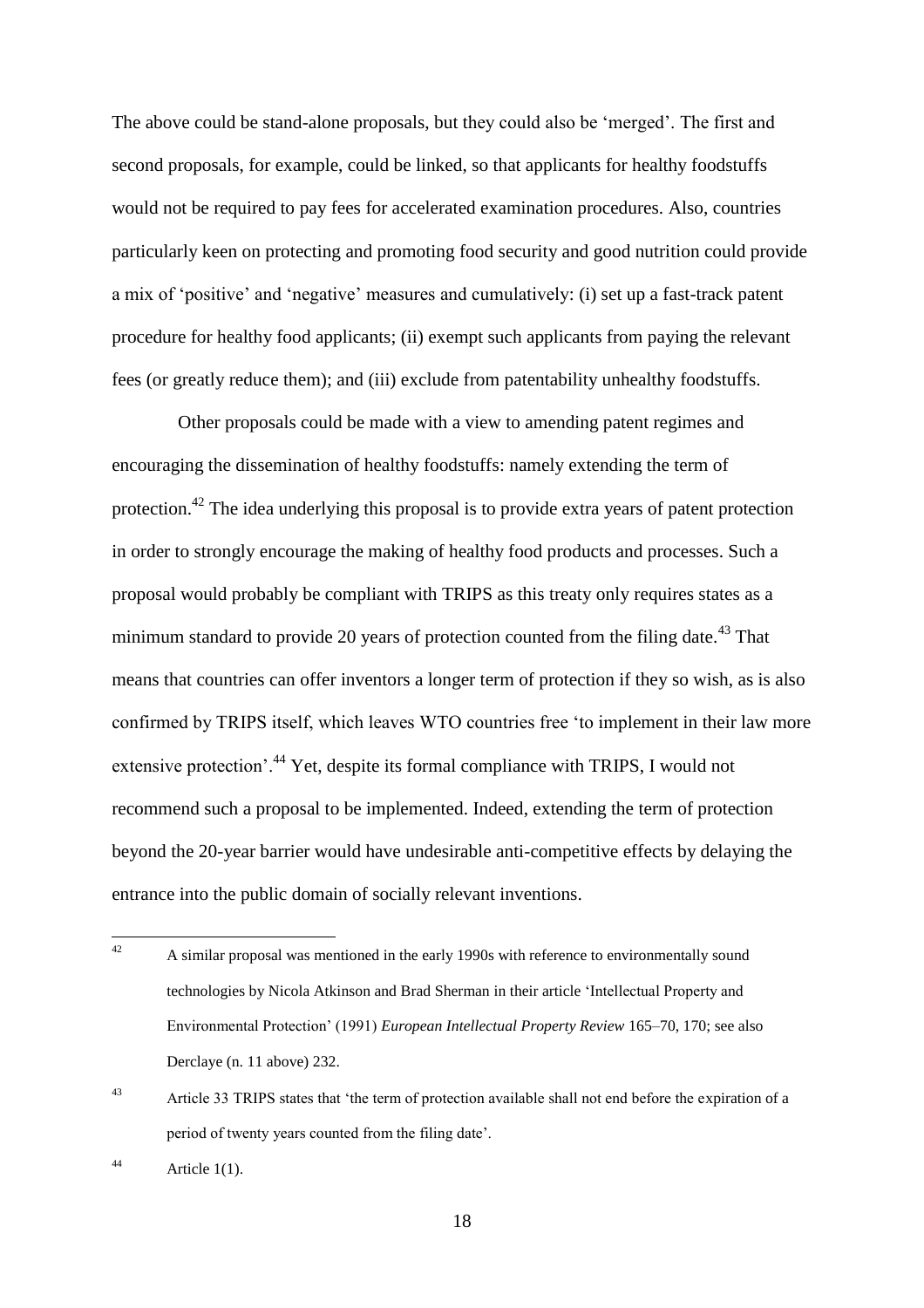#### **4. Objections and counter-arguments**

That said, one may note that the three proposals suggested in this chapter, by requiring that food inventions should be treated differently (more favourably in the first and second proposals and less favourably in the third one), provide a discriminatory treatment in favour of, or against, the food industry. This situation would therefore discriminate against other fields of technology and thus violate the TRIPS anti-discrimination rule: 'patents shall be available and patent rights enjoyable without discrimination as to . . . the field of technology'.<sup>45</sup>

One may also argue that the proposals would make patenting procedures and related litigation in court rather cumbersome. They would first introduce difficulties for patent examiners and judges, that is in confirming that the relevant invention is either healthy (first and second proposals) or harmful to human health (third proposal). Fast-track procedures, in particular, would make the whole patenting process even more complicated and expensive to handle for patent offices, also taking into account that giving priority to certain inventions would require extra efforts from offices. All this would therefore amount to unreasonable conditions on the acquisition and maintenance of the patent, again, contrary to the TRIPS

 $45$ Article  $27(1)$ . Both negative and positive discrimination may be deemed inconsistent with this provision. As has been noted, 'a law that unjustifiably favors patentees in one field of technology over all other fields can be just as discriminatory as a law that unjustifiably disadvantages patentees in one field of technology relative to all other fields': see Maria Victoria Stout, 'Crossing the TRIPS Nondiscrimination Line: How CAFTA Pharmaceutical Patent Provisions Violate TRIPS Article 27.1' (2008) *Boston University Journal of Science and Technology Law* 177–200, 182; see also Carlos Correa, 'Public Health and Patent Legislation in Developing Countries' (20) 3 *Tulane Journal of Technology and Intellectual Property* 7.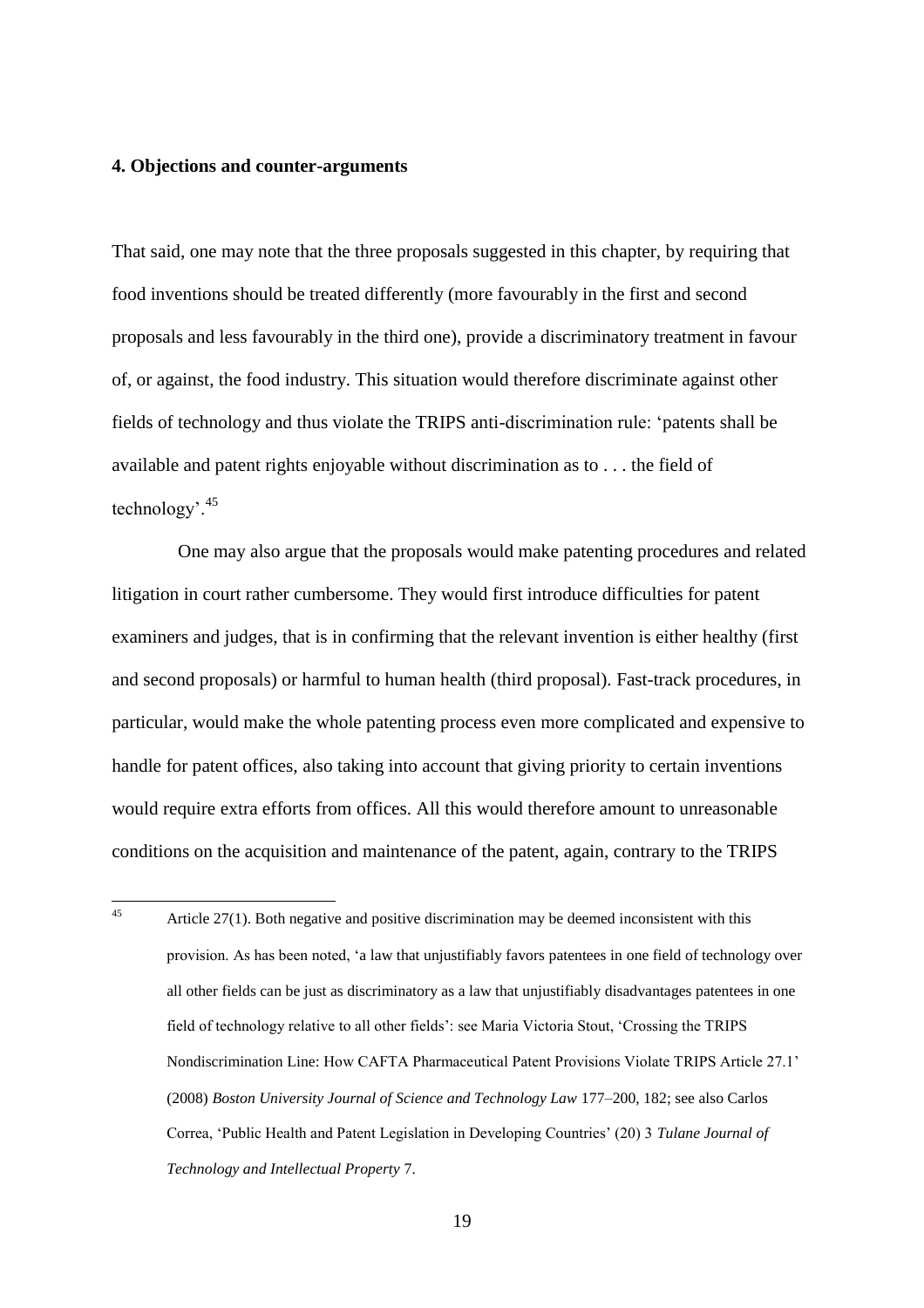Agreement, which requires, as a condition of the acquisition or maintenance of intellectual property (IP) rights, countries' 'compliance with *reasonable* procedures and formalities' (emphasis added). $46$ 

Yet such objections would be weak for the following reasons.

#### *Discrimination v differentiation*

I do believe that the proposals in question do not constitute a discriminatory treatment either against or in favour of the food industry. Far from constituting a discriminatory treatment, these proposals boil down to a lawful differential treatment that is necessary to meet a socially sensitive objective in a specific sector, namely the protection of human health.

As far as the first and second proposals are concerned, as it is accepted that patent law gives incentives to come up with new technologies, there is no reason in principle why public policy should not try to give greater incentives to develop specific products or processes that are considered particularly beneficial to society.<sup>47</sup> Take the example of accelerated procedures in the field of green-technologies that – as we have seen – have

 $46$ <sup>46</sup> Article 62(1). This provision has been interpreted by the WTO Panel in *Canada–Term of Patent Protection*, WT/DS170/R, Report of 5 May 2000. The Panel held that some Canadian patent law provisions (which required applicants to resort to delays such as abandonment of the application, reinstatement, non-payment of fees and non-response to a patent examiner's report) would be inconsistent with the general principle that procedures should not be unnecessarily complicated as expressed in inter alia Article 62.1 TRIPS Agreement (paras 6.117–6.119 of the report).

<sup>47</sup> Daniel Alexander, 'Some Themes in Intellectual Property and the Environment' (1993) 2(2) *Intellectual Property and Environment* 113–30, 116. The third proposal highlighted in this chapter also aims (at least indirectly) at encouraging the production of healthier food. Indeed, if food companies are aware that harmful food cannot be patented, they will probably switch to less harmful ones.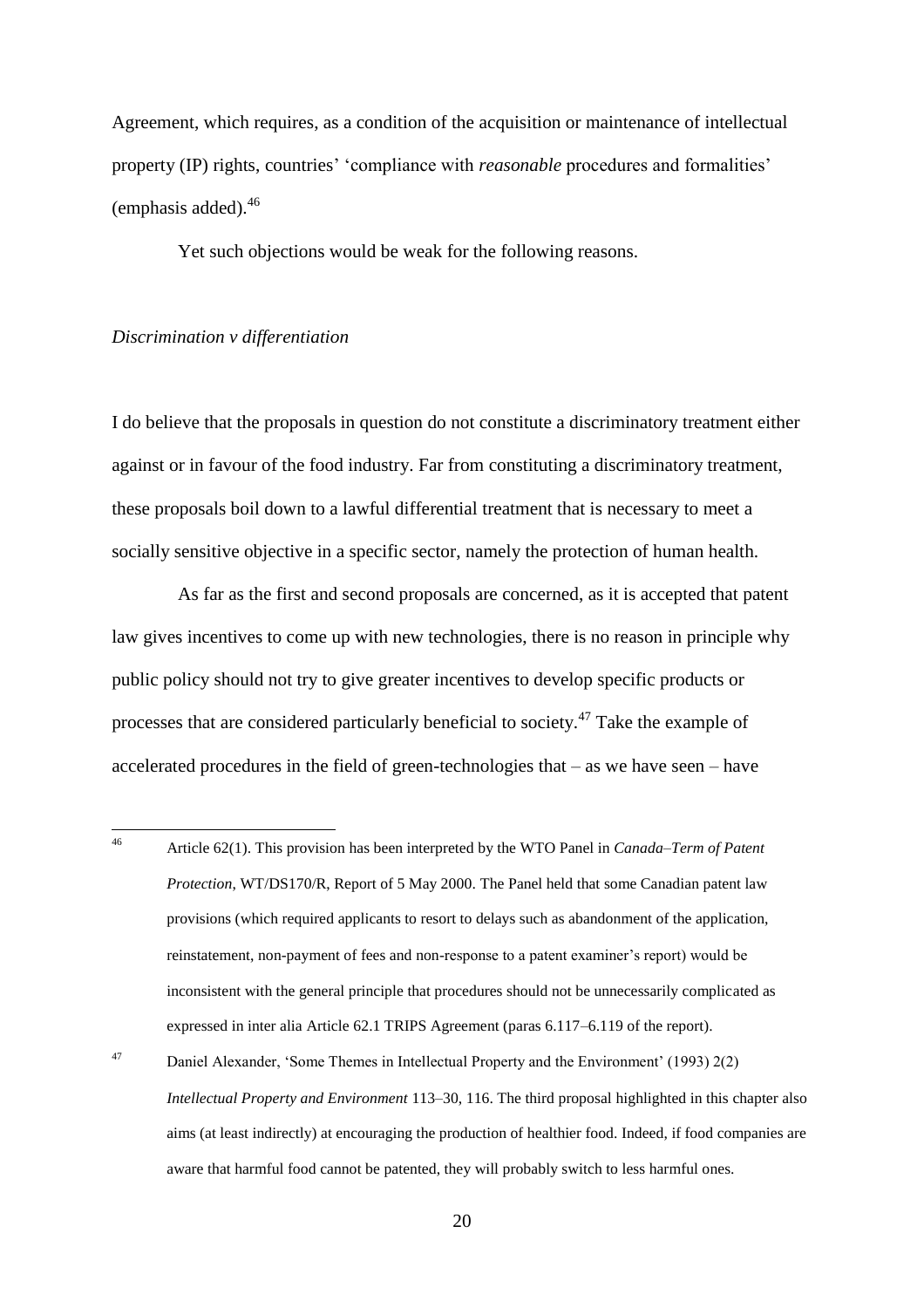already been adopted in several jurisdictions. These have never provoked objections regarding possible discriminatory treatment over other fields of technology that do not have access to a similar preferential track (back in 1972 Rudolp E Blum made the point that a special status should be granted to inventions concerned with the protection of the environment, praising in particular the USA and Japan for granting such inventions a privileged and accelerated treatment).<sup>48</sup> It would thus be difficult to claim that the first proposal put forward here, which shares similar features and is also meant to meet socially relevant targets, is discriminatory. The incentive-related argument could again be relied on to justify and legitimize fee waivers (or reductions) for patenting healthy food. It should also be noted that such a preferential scheme is not completely new, at least in the scripts of IP scholars: already in 1972 Freidrich-Karl Beier noted that 'in the future, other possibilities for preferential treatment of socially important inventions might be adopted, such as reducing fees for the application, grant and maintenance of patents'.<sup>49</sup>

The distinction between unlawful 'discrimination' and lawful 'differential treatment' in the field of IP rights has already been stressed by the WTO Panel in *Canada—Patent Protection for Pharmaceutical Products*: the principle of discrimination – the Panel held – 'does not prohibit bona fide exceptions to deal with problems that may exist only in certain product areas'.<sup>50</sup> This finding sanctioned the lawfulness of certain Canadian exceptions to

 $48\,$ Rudolf E Blum, 'The Threat to Our Environment and the Protection of Industrial Property' (1973) *Industrial Property* 243–49, 248–49.

<sup>49</sup> Beier (n. 12 above) 445.

<sup>50</sup> Panel Report, *Canada–Patent Protection of Pharmaceutical Products*, WTO Doc WT/DS114/R, 17 March 2000, [7.92].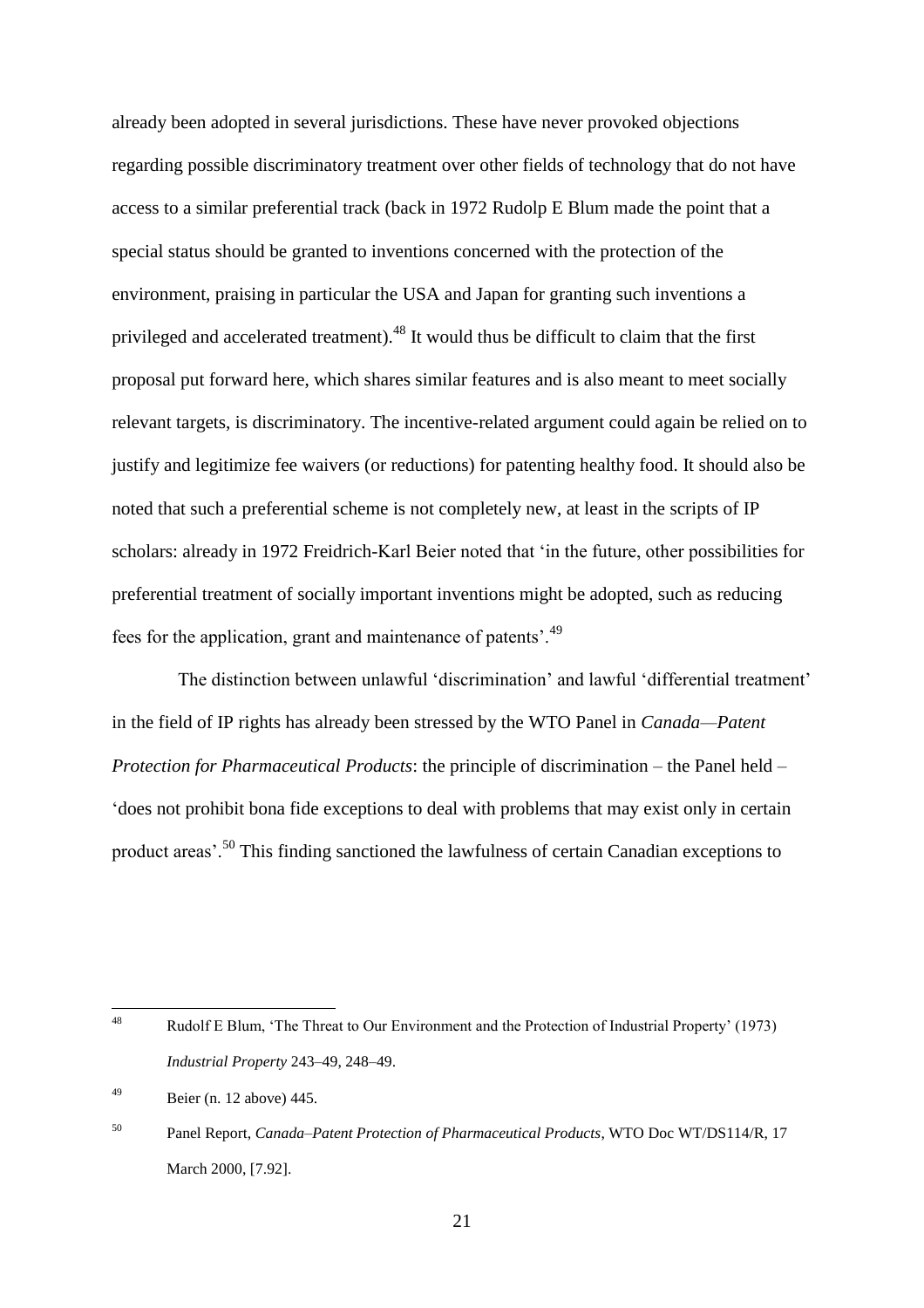patents under Article 30 TRIPS that de facto targeted the pharmaceutical sector.<sup>51</sup> Yet, the 'spirit' of this finding could be relied on to also support a broad interpretation of *ordre public* and morality clauses such as the TRIPS and EPC ones, if not to create an ad hoc exclusion from patentability of unhealthy foodstuff (see above the first 'negative' proposal): indeed, excluding from patentability inventions harmful to humans could amount to a bona fide public health measure aimed at discouraging the development and dissemination of harmful food and accordingly defeating or at least mitigating serious extenuating circumstances.

No *discrimination* then, just lawful *differentiation*. Several other scholars have highlighted the need to consider the latter (as opposed to the former) as legitimate. For example, with particular reference to the pharmaceutical field, Frederick Abbott pointed out that, if specific rules applicable only to pharmaceutical patents are necessary to address important public interests such as the protection of public health, 'this does not constitute "discrimination" against the field of pharmaceutical technology. It constitutes recognition of legitimate public interests in differential treatment.<sup>52</sup>

Thus, when it comes to devising IP, and specifically patent legislations, governments should be able to adopt measures on public interest grounds – such as the proposals put forward in this chapter – to meet specific concerns in certain fields. This can also be inferred by Article 8 TRIPS: 'Members may, in formulating or amending their laws and regulations, adopt measures necessary to protect *public health* and *nutrition*, and to promote the public interest *in sectors of vital importance* to their socio-economic and

<sup>51</sup> The exceptions were the so-called 'regulatory review provision' (s. 55.2(1) of the Canadian Patent Act) and the 'stockpiling provision' (s 55.2(2) of the Canadian Patent Act): both exceptions allowed general drug manufacturers to override, in certain situations, the rights conferred on the patentee.

<sup>52</sup> Frederick Abbott, 'Compulsory Licensing for Public Health Needs: The TRIPS Agenda at the WTO after the Doha Declaration on Public Health', Occasional Paper No 9 (Friends World Committee for Consultation, February, 2002) 49–50.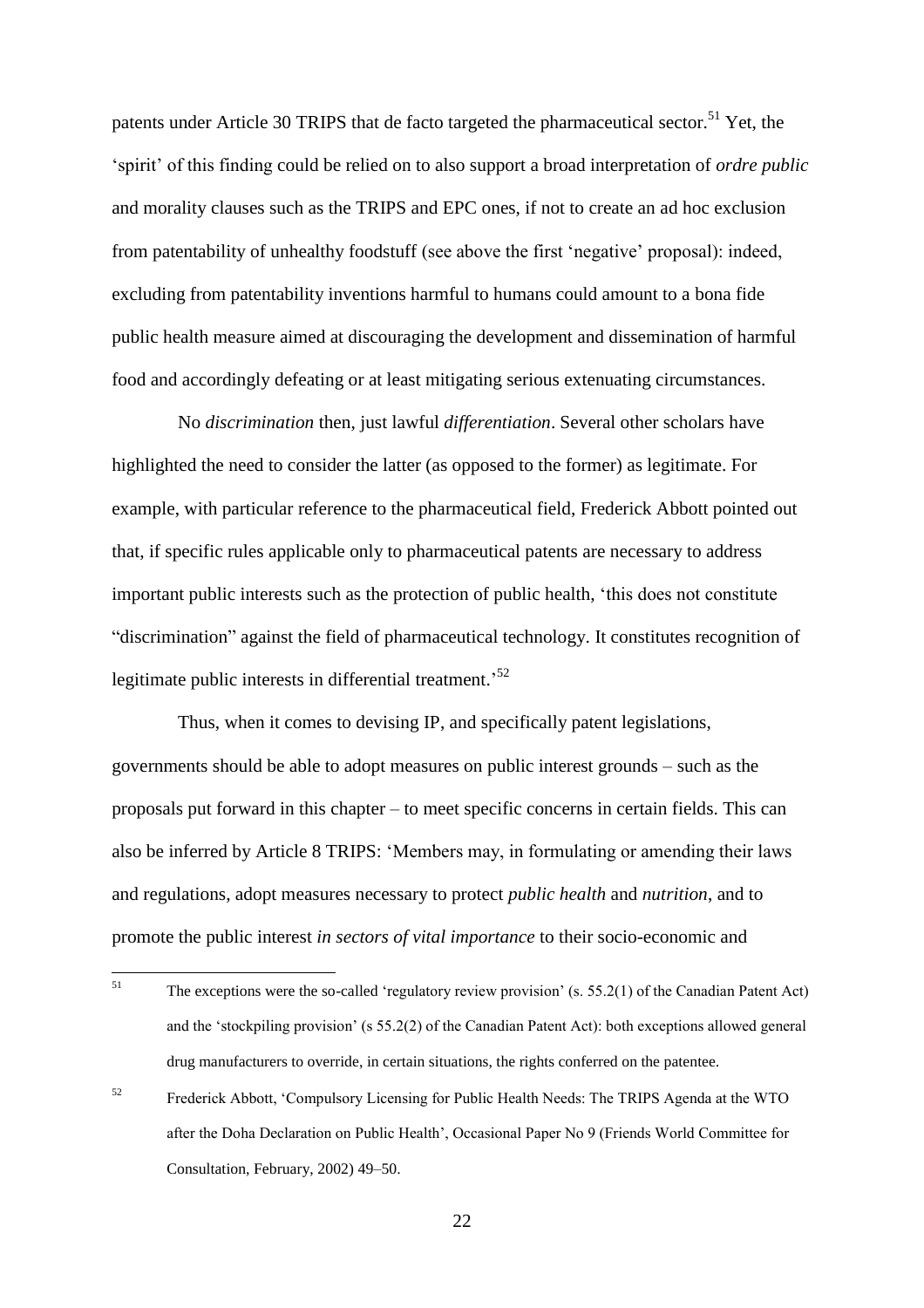technological development' (emphasis added). Analogous provisions can be found in bilateral investment and free-trade agreements, such as amongst others the Comprehensive Economic Partnership Agreement (CEPA) between the EU and a group of Caribbean countries (CARIFORUM): 'an adequate and effective enforcement of intellectual property rights should … allow the EC Party and the Signatory CARIFORUM States to protect *public health* and *nutrition*' (emphasis added). <sup>53</sup> The references in the above legislative texts to 'sectors of vital importance' and in particular 'public health' and 'nutrition' are indeed to be interpreted as allowing states to take public interest measures in specific policy areas.<sup>54</sup>

#### *Differentiation and the refusal of the neutrality principle*

If proposals like the ones put forward in this chapter were eventually implemented, this would probably confirm that patents and inventions are not all 'equal' from a social utility perspective. Indeed, a patent covering a new and innovative bottle opener cannot be

<sup>53</sup> <sup>53</sup> Economic Partnership Agreement between the CARIFORUM states, on one side, and the European Community and its member states, on the other, (CEPA) signed in Bridgetown (Barbados) on 15 October 2008, OJ 2008 L 289/I/3.

<sup>54</sup> Marco Ricolfi, 'Is there an Antitrust Antidote against IP Overprotection within TRIPs?' (2006) 10 *Marquette Intellectual Property Law Review* 305, (noting that 'when problems exist only in certain product areas, and these involve important national public policies under Article 8(1), even measures or rules operating selectively may be TRIPs-compliant'). It should moreover be stressed that the protection of the public interest is one of the objectives pursued by the TRIPS Agreement, as confirmed by Article 7: 'the protection and enforcement of intellectual property rights should contribute to the promotion of technological innovation … in a manner conducive to social and economic welfare'. The importance of protecting public health within TRIPS has also been stressed by the Doha Declaration on the TRIPS Agreement and Public Health, adopted by the WTO Ministerial Conference on 14 November 2001 (WT/MIN(01)/DEC/2).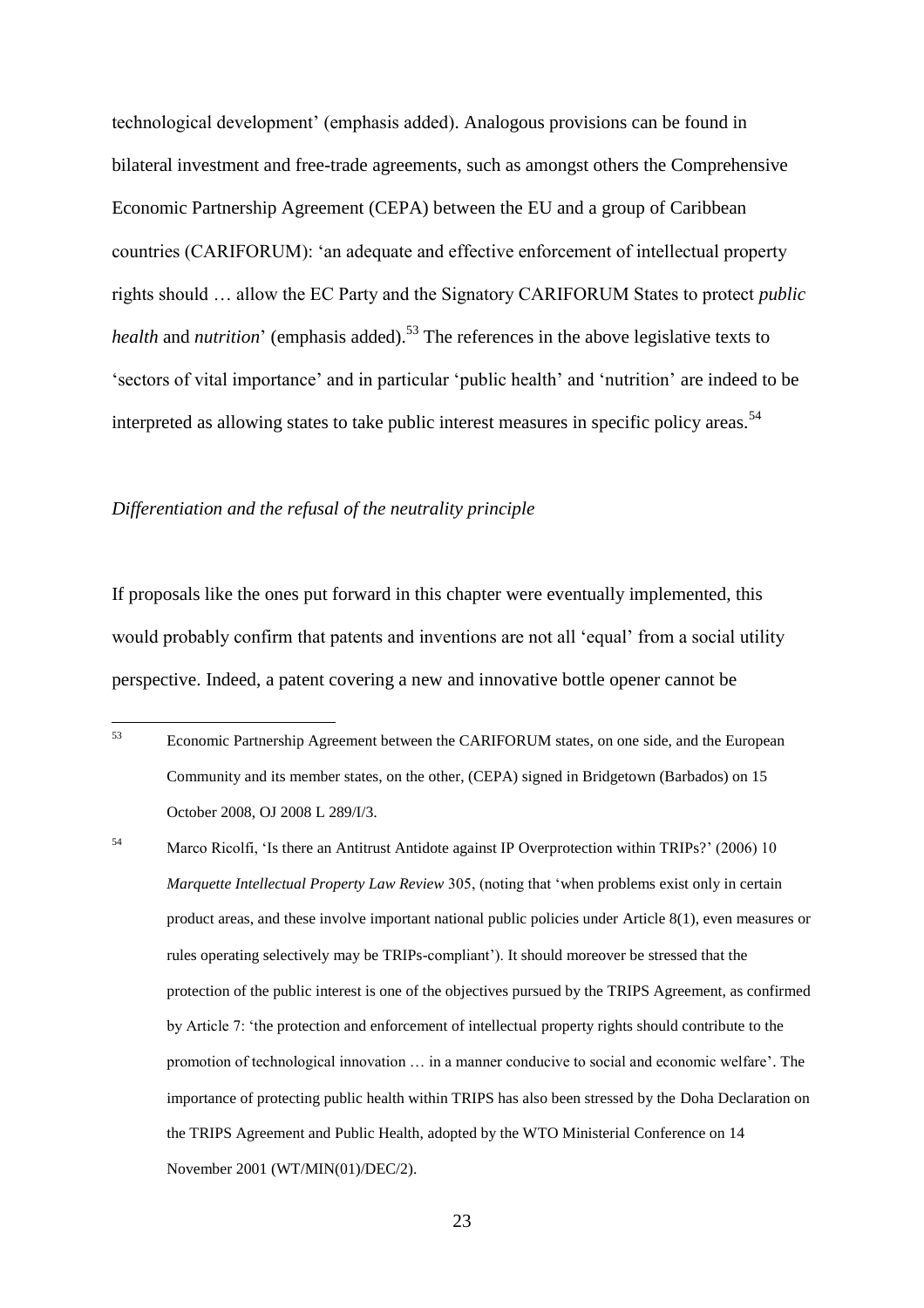compared, say, to an anti-retroviral drug: everyone agrees that saving human lives is more socially important than finding easier ways of opening bottles. Patent legislators and judges would rather accept that difference and refuse to support what has often (and wrongly) been accepted in the past, that is a (by now) anachronistic and aseptic principle of neutrality of patents and of equal treatment of all inventions. This is also what several economic circles believe: as the journal *The Economist* has recently put it in an article highly critical of the current excesses of the patent system, differentiation between patent rights 'for different sorts of innovation' are possible and would be welcome.<sup>55</sup>

According to the neutrality principle, based on the laissez-faire model of modern capitalistic systems,<sup>56</sup> patent law should only concern itself with granting a monopolistic right without assessing whether inventions, for example, are socially meritorious, jeopardize the environment or are harmful to human health which result in patent law becoming 'technology neutral' and meaning that the 'wrong' kind of technologies might attract patent protection,<sup>57</sup> for example, a particularly harmful food manufacturing process. Such a principle, which excludes value judgements in IP matters and treats all subject matter equally,  $58$  has more in common with copyright law, as it would be unfair to subject the granting of copyright protection to judges' subjective assessments regarding artistic and social merit.

Yet, extending this principle to patent law is wrong. An interesting point to note is that 'despite patent law's apparent neutrality, it [patent law] carries the seed of differentiation

<sup>55</sup> <sup>55</sup> 'A Question of Utility' *The Economist* (London, 8–14 August 2015) 45.

<sup>56</sup> Atkinson and Sherman (n. 42 above) 169.

<sup>57</sup> Estelle Derclaye, 'What Can Intellectual Property law Learn from Happiness Research?' in G Dinwoodie (ed.), *Methods and Perspectives in Intellectual Property* (Edward Elgar, 2013) 13.

<sup>58</sup> Estelle Derclaye, 'Patent Law's Role in the Protection of Environment – Re-assessing Patent Law and its Justifications in the 21st Century' (2009) *International Review of Intellectual Property and Competition Law* 249–73, 254.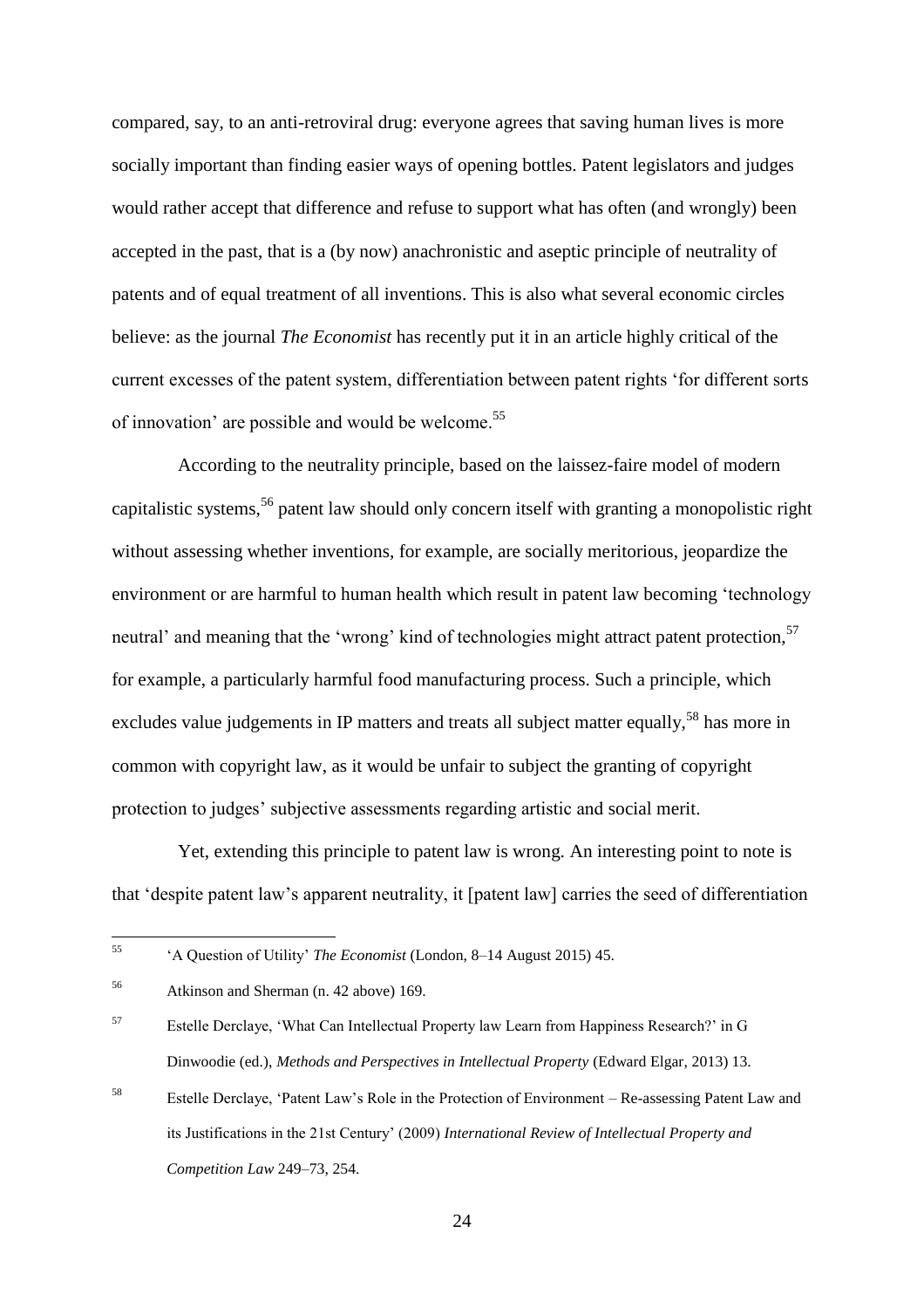and can therefore allow for special treatment'.<sup>59</sup> First, we have seen that many jurisdictions already incorporate provisions – for example, the exclusion from patentability of inventions that are contrary to *ordre public* and morality as well as of surgical, diagnostic and therapeutic methods – which inject into patent laws social considerations and concerns and therefore legitimize differential treatment. The incorporation of public interest-focused provisions into patent statutes is not even a novelty of recent times. The first UK Patent Statute of 1623 already stated that a patent could only be granted if it was 'not contrary to law or mischievous to the State'.<sup>60</sup> This provision was confirmed in the UK Patent and Design Act of 1883<sup>61</sup> and in the Patent Act 1949 (when the predecessor of the current Patent Act already excluded from patentability inventions contrary to morality and 'well-established natural laws').<sup>62</sup>

That the neutrality principle is weak can be also inferred by looking at the IP clause of the US Constitution, which stresses that the reason why IP rights are granted is to promote the 'Progress of Science and Useful Arts'.<sup>63</sup> The rationale behind this clause is to promote the development of useful inventions by offering inventors monopolistic rights for a limited period of time. Yet, according to many commentators, the meaning of 'progress' (also) within that IP clause is not neutral. As has been noted, progress is not an end in itself, but

<sup>60</sup> Statute of Monopolies, s 6. See Derclaye (n. 58 above) 258.

<sup>61</sup> S 86 of this Act gave power to the Comptroller General of the Patent Office to reject a patent application if 'the use would, in his opinion, be contrary to law or morality'.

 $62$  S 19 of this Act provided refusal of patents '(1) if it appears to the comptroller in the case of any application for a patent—(a) that it is frivolous on the ground that it claims as an invention anything obviously contrary to well-established natural laws; or (b) that the use of the invention in respect of which the application is made would be contrary to law or morality'.

<sup>59</sup> Derclaye (n. 58 above) 251.

 $63$  S 1(8) of the US Constitution.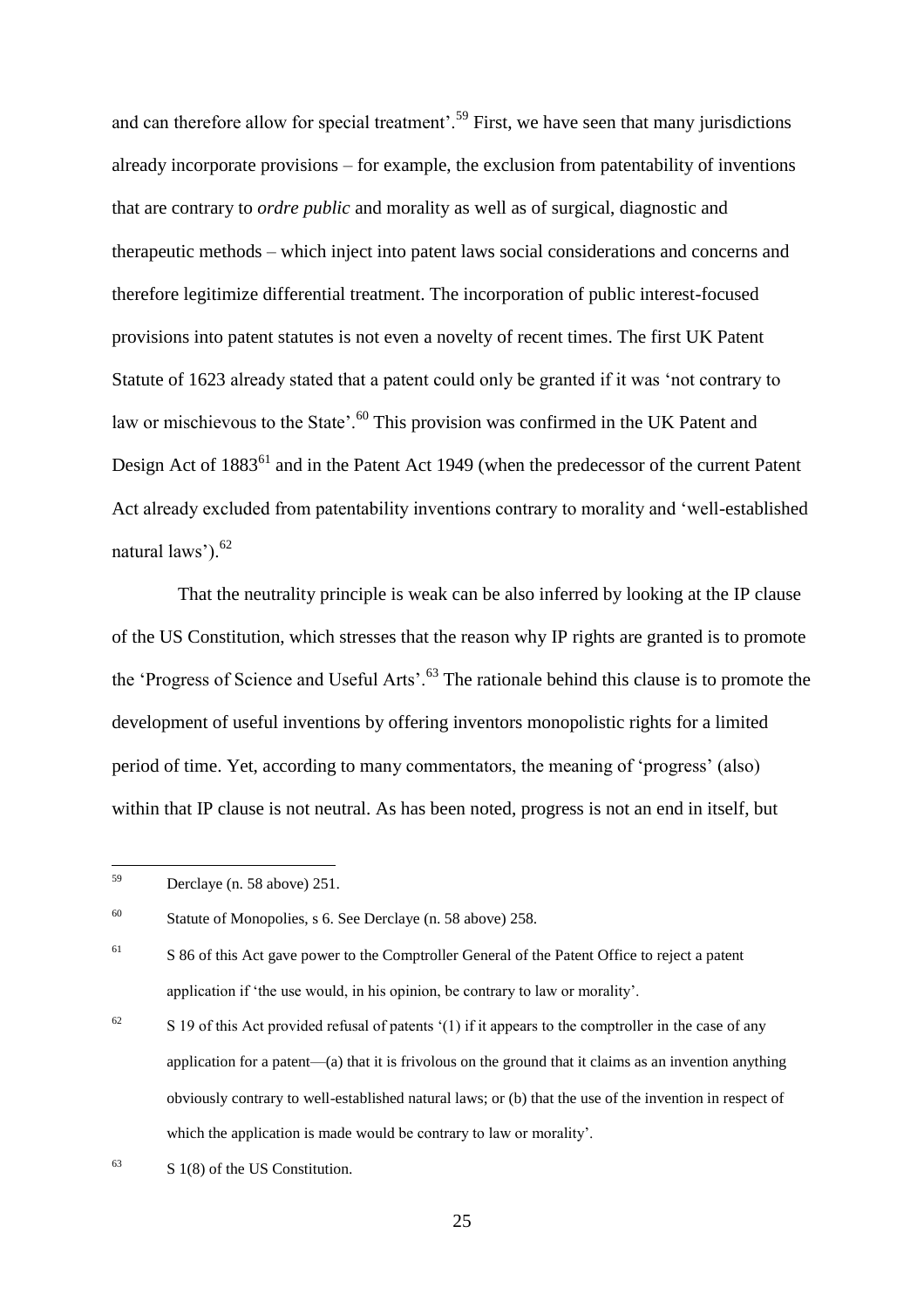rather an intermediate step towards other social goals.<sup>64</sup> It should also include the improvement of human life, which in turn includes the general concept of well-being.<sup>65</sup> That inevitably entails that inventions of highly social utility that are meant to deliver humanity greater benefits (like healthy foodstuff) fulfil that constitutional bargain better than inventions of little social value.<sup>66</sup>

Proposals that aim at providing a differential and more socially oriented legal treatment have also been put forward in relation to an IP right 'close' to patents, namely the plant variety rights protection that countries are required to adopt under TRIPS.<sup>67</sup> It has indeed been proposed that such a system could be designed by introducing an additional condition, the so-called 'value for cultivation and use' requirement  $(VCU)$ <sup>68</sup> Detailing the VCU requirement would then be left to national governments and would ensure that the developers of new plant varieties contribute to certain national priorities. For example, for a new variety to acquire protection, VCU might require applicants to demonstrate their socio-

<sup>65</sup> Derclaye (n. 23 above) 268.

<sup>64</sup> <sup>64</sup> Beier (n. 12 above) 423 and 444 (stressing that 'the assumption that all technological advances are beneficial to humanity and that progress need only be accelerated for everything to turn out well – this belief has largely disappeared by now. It has yielded, although still not universally, to the view that mankind and its social needs should come first and that science and technology must orient themselves toward human needs.'); Atkinson and Sherman (n. 42 above) 169.

<sup>66</sup> Sarah Tran (n. 18 above) 36; Derclaye (n. 57 above) 14.

 $67$  See Article 27(3)(b). While this provision mandates countries to provide for the protection of plant varieties, it also allows them to choose the specific form of protection: either the patent system or an effective *sui generis* system (or a combination of them). According to several commentators, countries have freedom to devise the *sui generis* system according to their needs: see D Leskien and M Flitner, 'Intellectual Property Rights and Plant Genetic Resources: Options for a Sui Generis System', Issues in Genetic Resources No 6 (Intellectual Plant Genetic Resources Institute, 1997).

<sup>68</sup> Leskien and Flitner (n. 67 above) 54–55.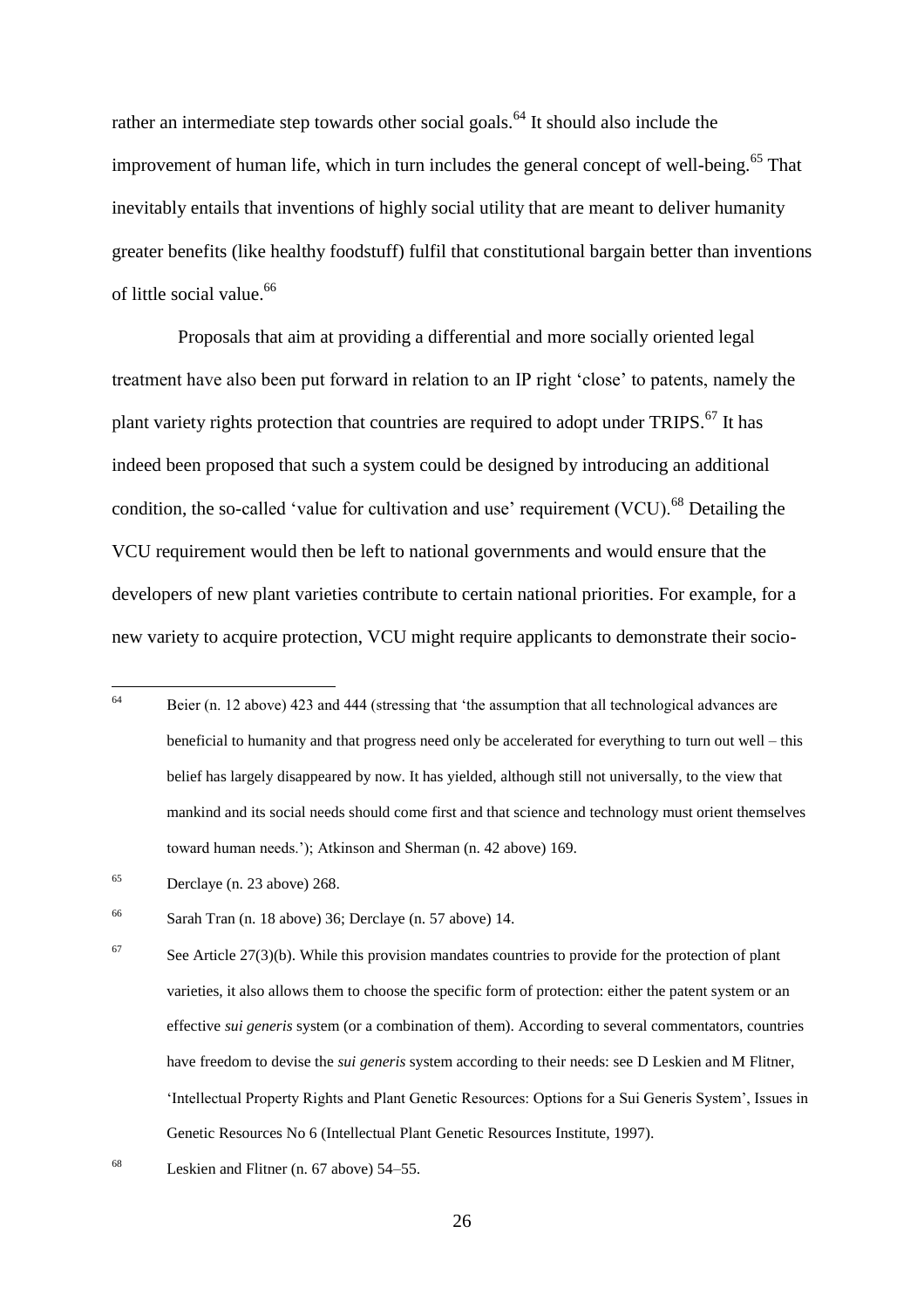economic or environmental benefits, such as how it might benefit small farmers in terms of enhancing productivity or requiring fewer external inputs.<sup>69</sup>

#### *The paradox of the neutrality principle*

The neutrality principle of patents should also be rejected because of the paradox it creates.

For example, what if a patent office were to grant a patent in relation to an invention, say, covering a food product that contains a huge amount of saturated fat, sugar or salt? If we accept the neutrality principle, the patent would certainly be valid. Yet, due to increased awareness on the part of a number of legislators around the world keen to protect people's health, the consumption of such a product could be prohibited in some countries or at least severely restricted by regulatory bodies, in order to avoid, for instance, consumption by children in schools (poor eating habits developed at an early age can lead to a lifetime of serious health consequences and school is where young people spend most of their time and where they lay the foundations for healthy habits).

The paradox therefore lies in the fact that in such circumstances public authorities – patent offices and regulatory bodies – would send contradictory messages.<sup>70</sup> On the one hand, by granting patents they encourage and reward the making of inventions harmful to consumers and, on the other, by introducing strict regulatory measures they ban or limit the consumption of products incorporating such inventions. This inconsistent outcome comes from the very essence of the neutrality principle, according to which each area of the law has

<sup>69</sup> <sup>69</sup> Graham Dutfield, *Intellectual Property, Biogenetic Resources and Traditional Knowledge* (Earthscan, 2004) 62.

<sup>&</sup>lt;sup>70</sup> Derclaye (n. 11 above) 231 (highlighting this paradox in the field of anti-global warming technologies).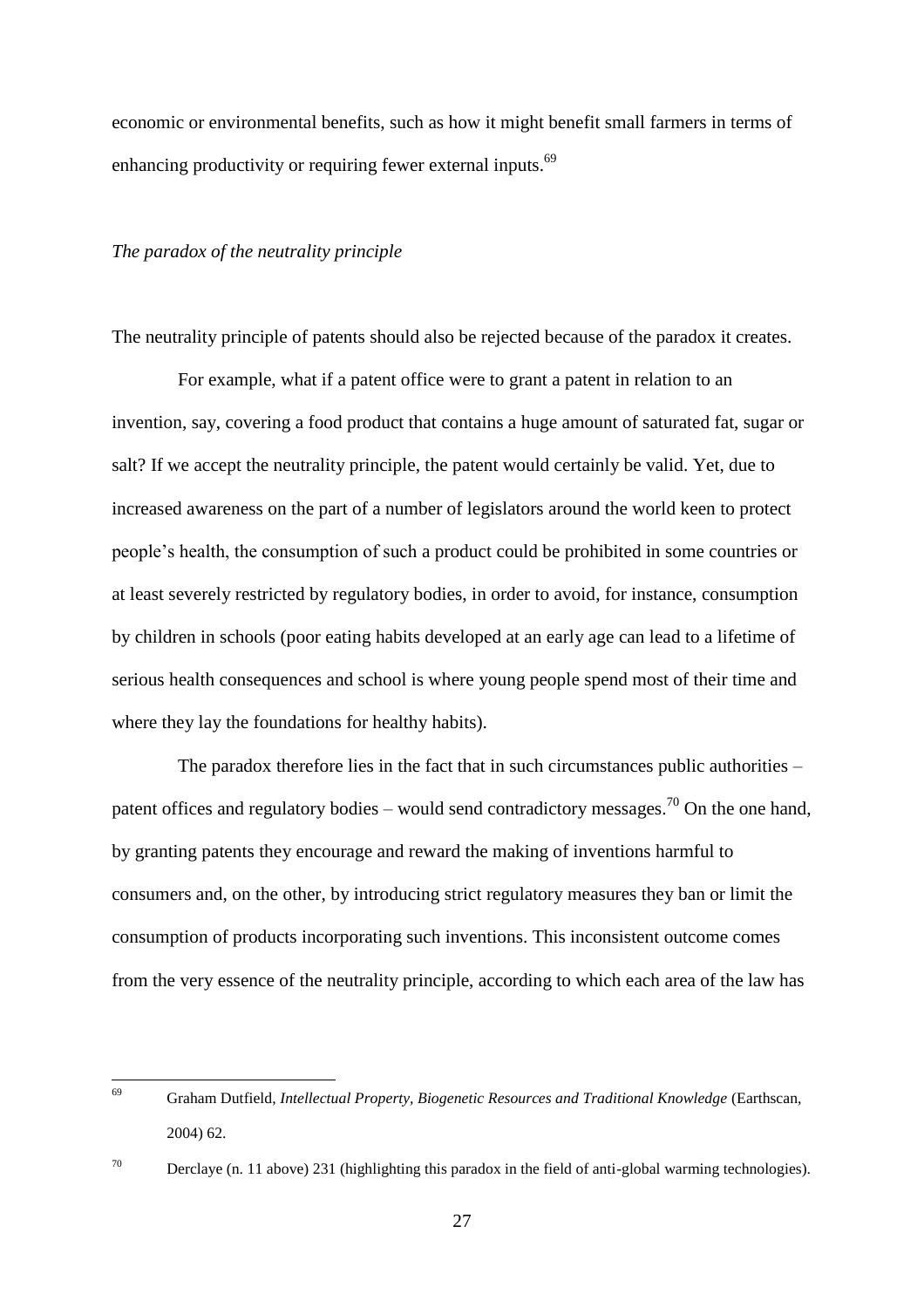a different and separate function to pursue and, accordingly, it is wrong for these functions to be confused and conflated. $71$ 

The rejection of the neutrality principle would eliminate this paradox and inconsistency and make patent law and food law compatible with each other and complementary (such a result probably being achieved by the implementation of the third proposal highlighted in this chapter, especially in countries that experience an upsurge in the filing of patent applications for unhealthy food). In actual fact, patent law, by excluding harmful food from patentability, might be more beneficial than food law, as the former would aim at discouraging the production of unhealthy products rather than merely restricting their consumption, which has been the aim of many regulatory measures under recent food legislation but which may also cause negative externalities: for example, a fat tax introduced by Denmark in 2011 to fight obesity and related diseases (hitting meat, pizza, butter, cheese, milk, oil and processed food if the product contained more than 2.3 per cent saturated fat) was later scrapped as it was perceived as regressive and as triggering cross-border trade.<sup>72</sup>

#### *Other arguments and counter-arguments in relation to the third proposal*

One may also note that excluding the patentability of unhealthy food products and processes would allow any food operator to develop and sell at a lower price products incorporating

 $71$ 

Atkinson and Sherman (n. 42 above) 169.

 $72$  On the nature and impact of fat taxes see Alberto Alemanno and Ignacio Carreno, 'Fat Taxes in the European Union: Between Fiscal Austerity and the Fight against Obesity' (2011) 4 *European Journal of Risk Regulation* 571–76.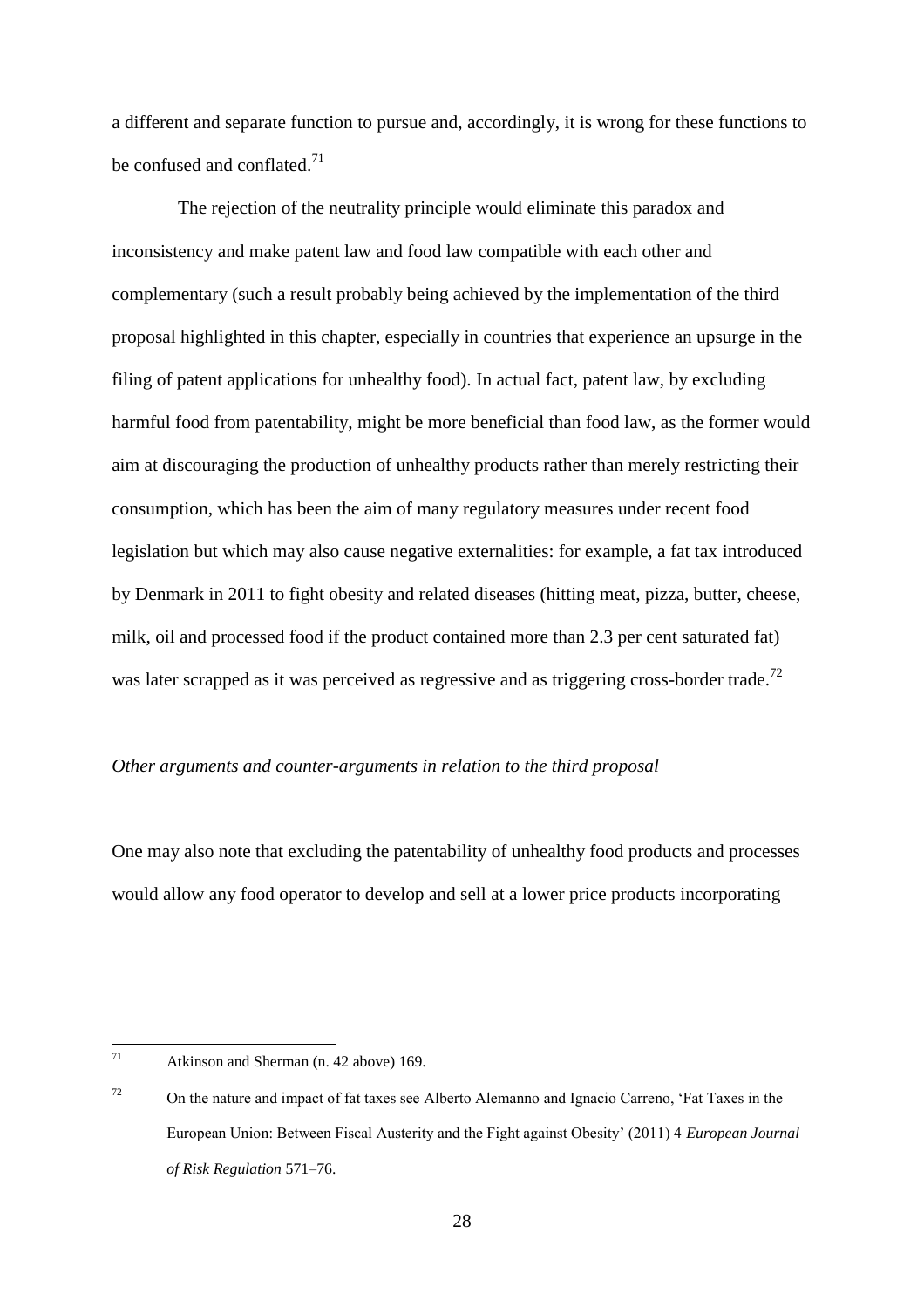such inventions because of the absence of monopolies granted by patents. Paradoxically, this would therefore increase the dissemination of harmful foodstuffs.<sup>73</sup>

This argument seems weak, however. The argument that granting patents that protect controversial inventions might have the effect of reducing the availability of the relevant goods is not really convincing. First, this is not always necessarily the case. Indeed, when a patented invention is commercially successful and socially desirable, this may well trigger a rapid and massive dissemination of the product, regardless of whether the patentee keeps the price low or high. Second, the extent the invention is used should not really influence how patent law regulates patentable or unpatentable subject matter, especially when public authorities do not want to encourage research in controversial fields such as the development of unhealthy foods. As has been correctly pointed out, 'if the moral worth of an invention is debatable, then the degree in which it is exploited should not temper the law's attitude to it'.<sup>74</sup>

Another argument that may be used to oppose the third proposal revolves around the *ordre public* and morality clause contained in several patent legislations. As already highlighted, such a provision excludes from patentability inventions whose exploitation is contrary to public policy and accepted principles of morality. Yet such exploitation – as made clear in TRIPS and the EPC, for example – is not deemed immoral or against *ordre public* simply because it is prohibited by local laws or regulations.<sup>75</sup> A similar provision is contained in the Paris Convention: 'the grant of a patent shall not be refused and a patent shall not be invalidated on the ground that the sale of the patented product or of a product obtained by

<sup>73</sup> <sup>73</sup> A similar argument was presented by the patent owner in the *Transgenic Animals/HARVARD* opposition (n. 35 above).

 $^{74}$  Thambisetty (n. 35 above) 48–53.

<sup>75</sup> Article 27(2) TRIPS and Article 53(a) EPC.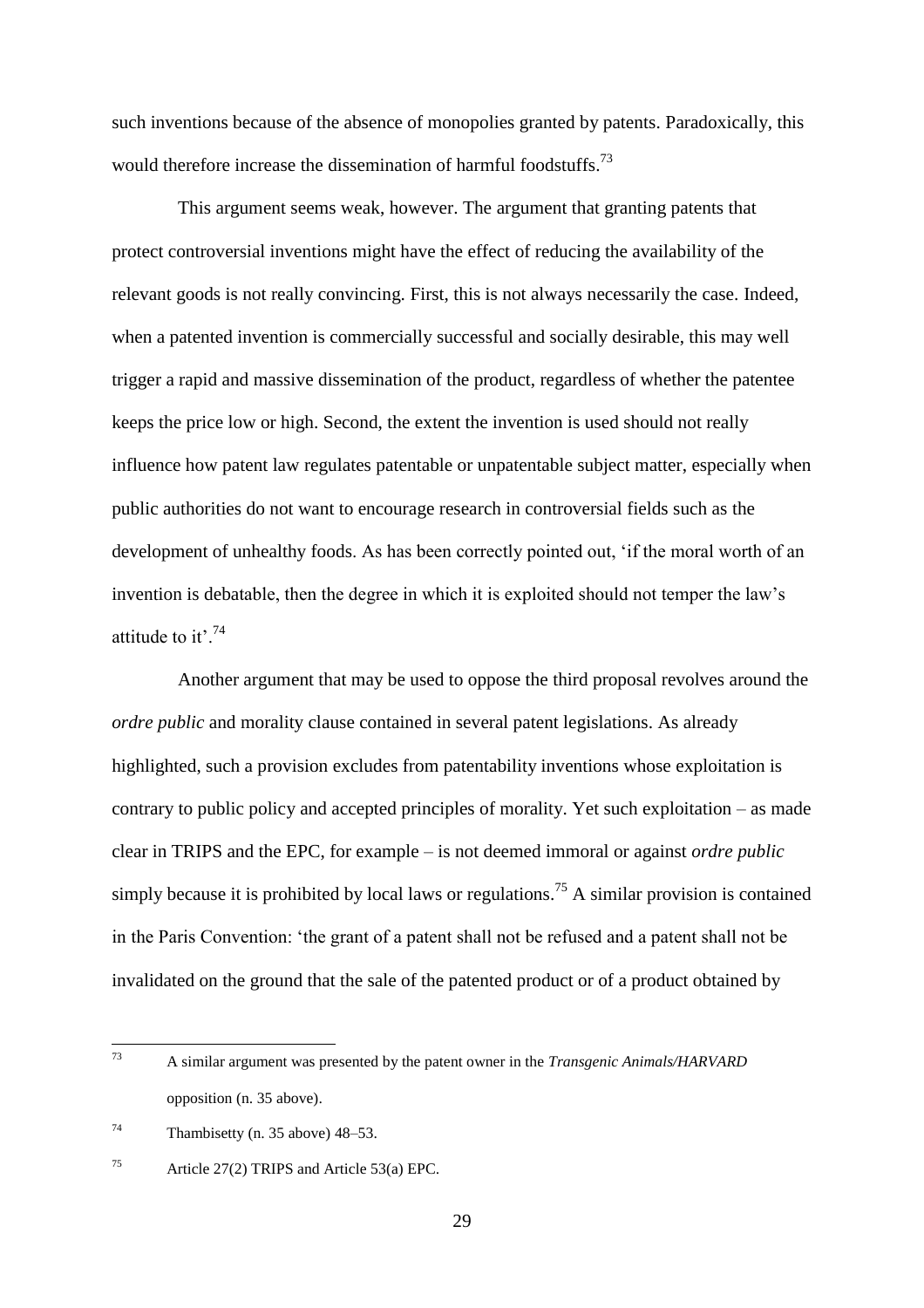means of a patented process is subject to restrictions or limitations resulting from the domestic law'.<sup>76</sup> These rules basically entail that an inventor would still be able to get a patent from a patent office even where the regulatory body of that country prohibits the exploitation of the relevant product or process. The rationale is that, if it is the case that further evidence is later brought that convinces the regulatory body to lift the ban, the still valid patent would then become exploitable.

Yet, such rules and rationale would not fit well with the patenting of a foodstuff that is undisputedly considered unhealthy. Take a food invention containing a hugely excessive amount in fat, saturated fat, salt or sugar. Pursuant to the above mentioned rules, that invention would still be patentable even when, as is highly likely, the consumption of the relevant product or process is severely restricted on food safety grounds. Yet, in this case chances are slim that regulatory bodies might be convinced by new evidence about an alleged lack of harmful effects.

It would therefore be recommendable to modify the above TRIPS, EPC and Paris Convention provisions. That could be done by specifying that, where the ban or restriction of the exploitation of a product or process is based on clear and indisputable scientific evidence (such as in the case of food containing an excessive amount of fat, saturated fat, salt or sugar), countries would still be able to exclude that invention from patentability on *ordre public* or morality grounds. Such a legislative move would again make patent law and food law align in pursuit of the same goal.

Finally, it could be argued that the third proposal might not be good and effective because – it could be stressed – what is harmful to human health is not the occasional consumption of, say, foodstuffs containing an excessive amount of transfat or sugar. Rather, it is the continued and systematic consumption of such food that would be harmful. In other

 $76$ <sup>76</sup> Article 4-*quarter*.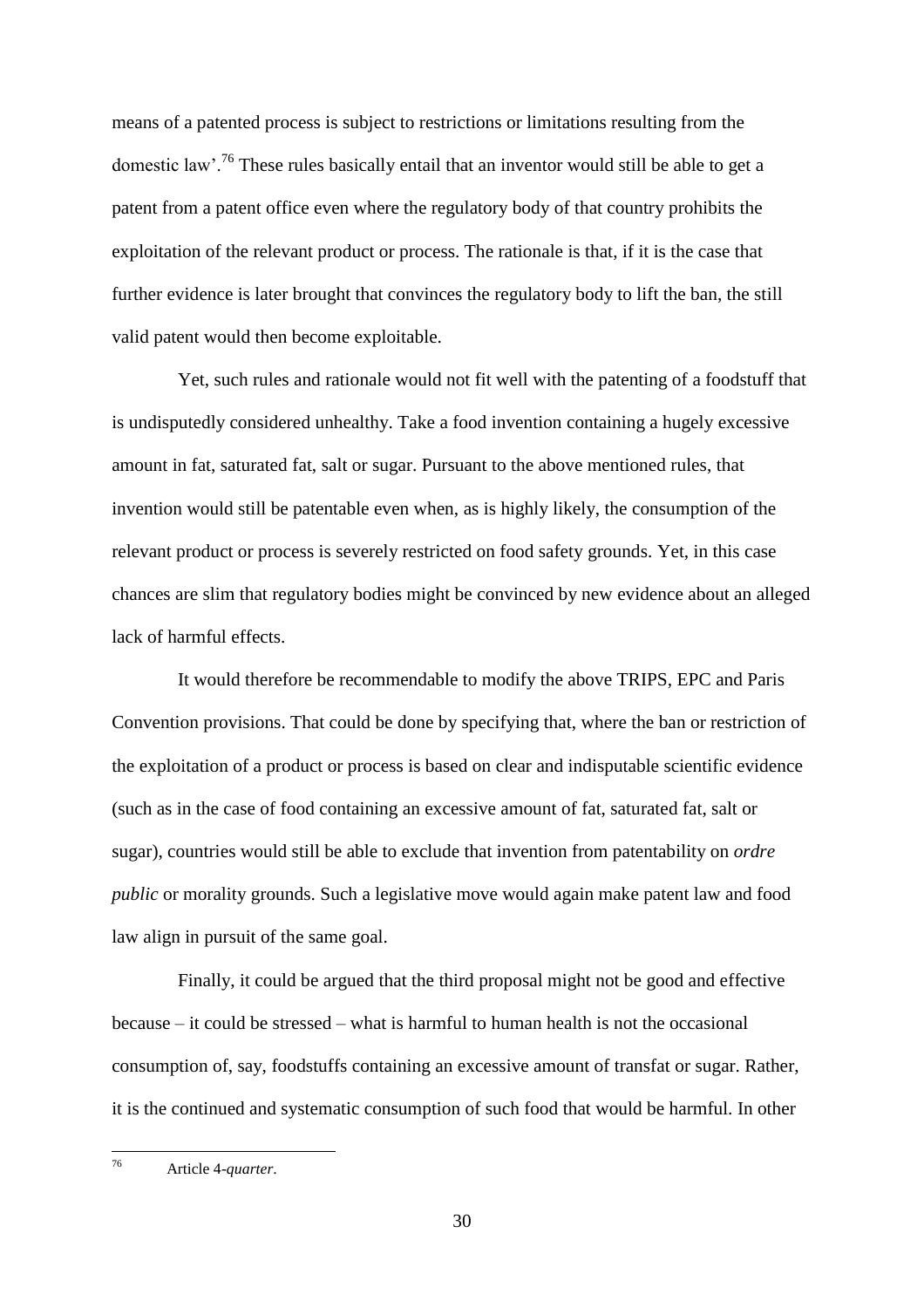words, we should not talk about *unhealthy food*, but just about *unhealthy diets*. However, this argument also seems weak. A product or process should be deemed unpatentable – I believe – because of its inherent capability to harm people's health, no matter what amount is necessary to actually cause such harm. If we were to accept that it is only the abuse of a certain invention that triggers its unpatentability on *ordre public* or morality grounds, the result would be absurd. For example, an extremely polluting exhaust pipe for cars might attract patent protection on the assumption that its occasional use by a car driver would not have hugely negative effects on the environment (such effects would only materialize in case of cumulative use by a broad category of users). Yet, what should be taken into account for the purposes of deciding whether an invention must be excluded from patentability again is not *how much* the relevant product or process is used, but its inherent ability to harm people, the environment and other public goods.

#### *Unreasonable and cumbersome proposals?*

I also believe the three proposals in question do not create unreasonable conditions on the acquisition of patents on food related inventions. They therefore do not run contrary to TRIPS.<sup>77</sup>

First, they would not place excessively heavy burdens on patent offices and applicants. The objection that patent offices and judges would be ill-equipped to verify whether the relevant food product or process is healthy or harmful (a task beyond the skills of patent officers) could be overcome. For example, patent officers could be partnered with experts, such as professors and specialists in food safety, who could be questioned about technical issues. The idea of getting experts involved in patent procedures is indeed not new,

 $77\,$ Article  $62(1)$ .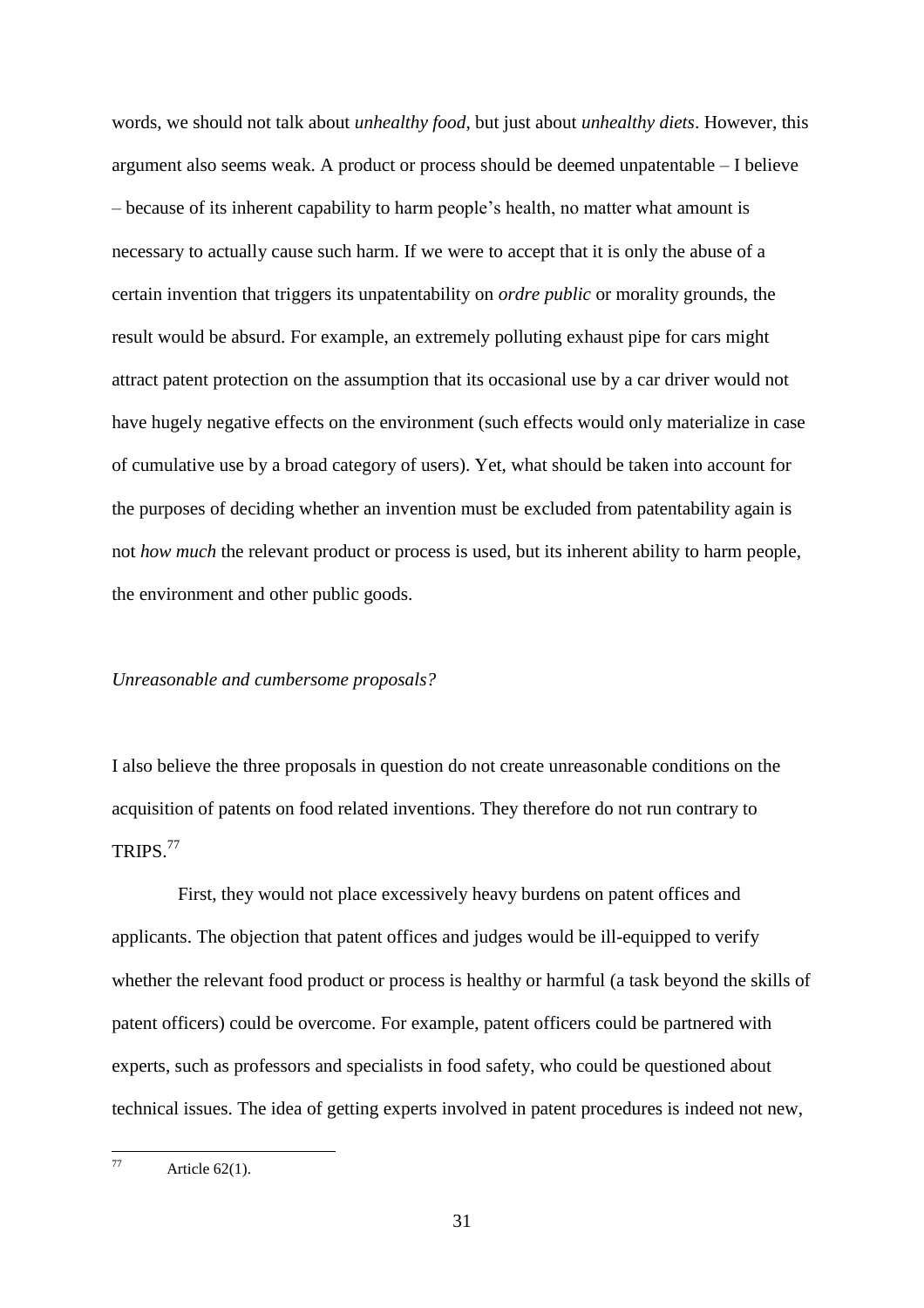as some patent offices already rely on them, for example, when dealing with biotechnological inventions.<sup>78</sup> The latest developments in food safety and nutritional science would also help overcome the scientific uncertainties that have for a long time surrounded the distinction between healthy and unhealthy foods. Indeed, efforts have recently been made by regulators to devise an appropriate categorization system that allows for the differentiation of foods that are high in fat, saturated fat, salt or sugar. The UK Food Standards Agency has, for instance, developed a nutrient profiling model as a tool for categorizing foods for children on the basis of objective criteria and, in particular, their nutrient content.<sup>79</sup> This model, which has been adopted by the UK media and communications regulator Ofcom to regulate the advertising and promotion of foods to children, uses a simple scoring system that recognizes the contribution made by beneficial nutrients that are important in a child's diet (i.e. protein, fibre, fruit and vegetables, and nuts) and penalizes foods with ingredients that children should eat less of (saturated fats, salt and sugars).

Also, the fact that applicants would obtain an expedited examination and would not be required to pay fees to patent their healthy food inventions does not make the first and second proposals described in this chapter unfeasible. It could indeed be said that examining patent applications – which involves a significant amount of work by examiners – quickly or without charging fees would make the whole procedure cumbersome and thus unreasonably difficult to manage. Yet, I believe such an objection could be overcome by re-emphasizing that these procedures are aimed at pursuing an overriding public interest, hence rendering rather weak any allegation that the system would be unfeasible (and anyway understaffed

<sup>78</sup> <sup>78</sup> Enrico Bonadio, 'Patents and Morality in Europe' in I Calboli and S Ragavan (eds), *Diversity in Intellectual Property – Identities, Interests, and Intersections* (CUP, 2015).

<sup>79</sup> See the UK Food Standards Agency webpages at [<http://www.food.gov.uk/northern](http://www.food.gov.uk/northern-ireland/nutritionni/niyoungpeople/nutlab/#.Ugn2GVMgYfo)[ireland/nutritionni/niyoungpeople/nutlab/#.Ugn2GVMgYfo>](http://www.food.gov.uk/northern-ireland/nutritionni/niyoungpeople/nutlab/#.Ugn2GVMgYfo) accessed 19 November 2014.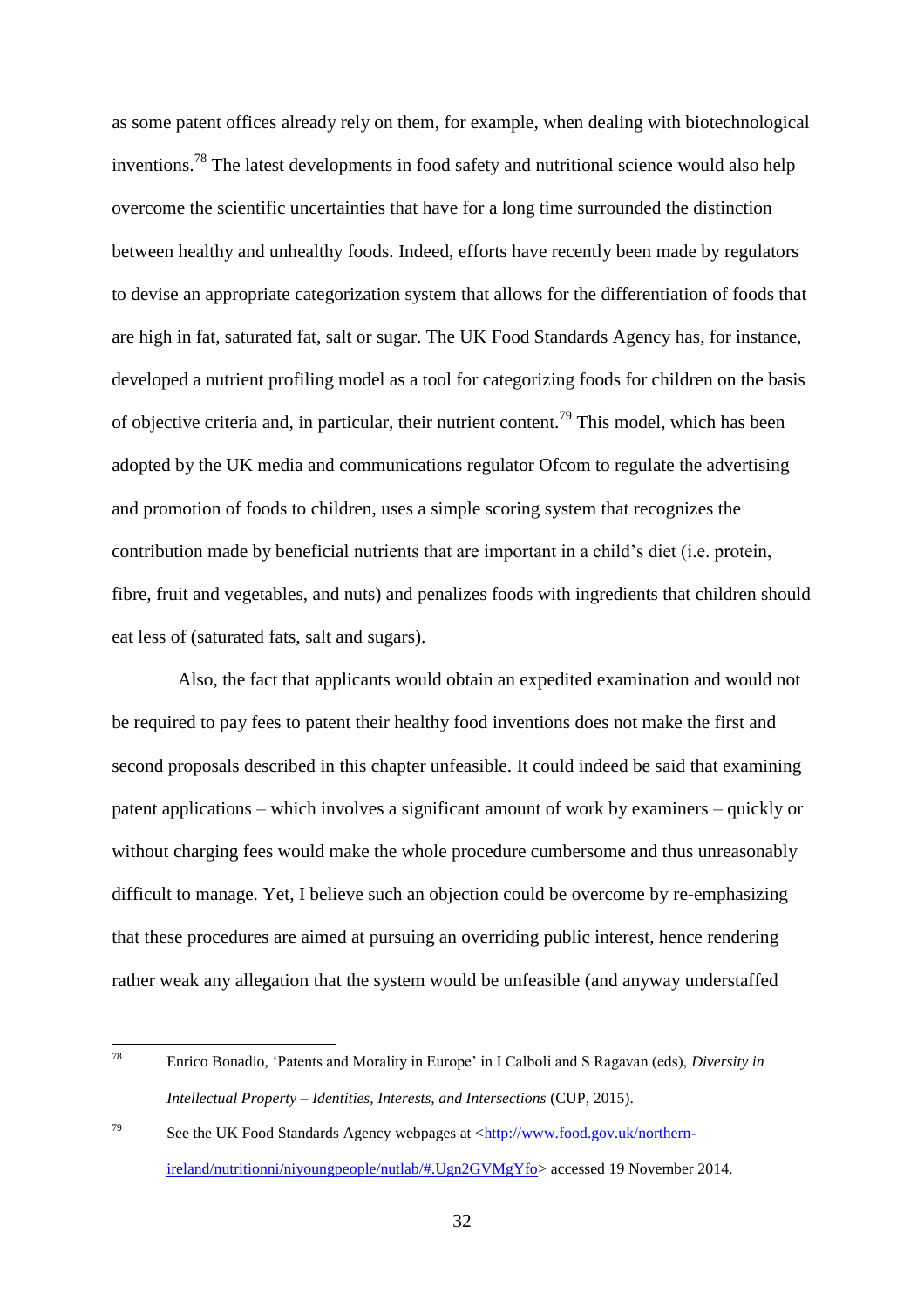patent offices could be supplemented by hiring more experts in the specific field). As has been noted in relation to US fast-track procedures for green technologies, requiring extra fees for receiving the accelerated review would upset 'the balance of the constitutional patent bargain by over-burdening the parties most likely to promote "the Progress of Science and Useful Arts" (Section  $1(8)$  if the US Constitution)'.<sup>80</sup>

#### **Conclusion**

This chapter has highlighted a serious problem of contemporary society – namely the obesity and other NCDs caused by the consumption of unhealthy food – and how such problem may be tackled by also relying on patent regimes.

I do believe that the patent system could play a positive role in this specific regard, by encouraging (not mandating) food companies and inventors to produce and bring to market healthier foodstuffs. I am indeed convinced that patent law has the potential to modify behaviours to promote good corporate and scientific conduct.<sup>81</sup> Conversely, I oppose views that consider the patent system as neutral to, and insulated from, any public policy considerations including human health. In other papers, I have made the point that public policy and morality related concerns are actually *embedded in* and *permeate* the patent system and that the latter should therefore serve as a social filter.<sup>82</sup> In other words, patent law cannot be considered in a vacuum nor can it neglect considerations and concerns related to

 $80\,$ Tran (n. 18 above) 128.

<sup>81</sup> Brad Sherman, 'Regulating Access and Use of Genetic Resources: Intellectual Property Law and Biodiscovery' (2003) *European Intellectual Property Review* 301–08.

<sup>82</sup> Bonadio (n. 78 above). See also Angus J Wells, 'Patenting New Life Forms: An Ecological Perspective' (1994) *European Intellectual Property Review* 111–18.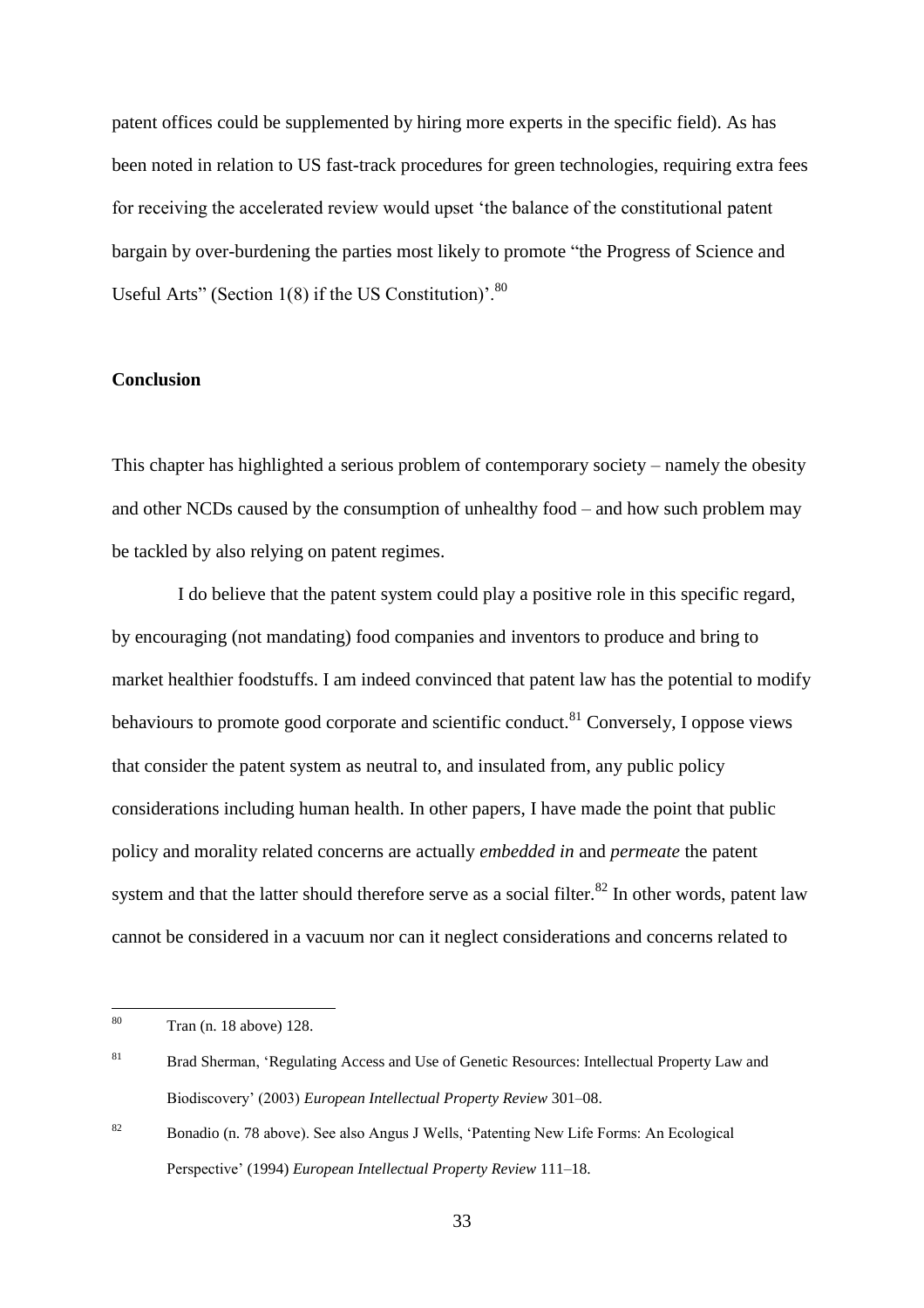products and processes whose exploitation poses serious threats to society,<sup>83</sup> such as the diseases caused by the consumption of unhealthy food. Conversely, patent law should be considered as the servant of public policy and be justified by the benefits it is capable of bringing.<sup>84</sup> This is even more so if we look at the general purpose of the patent system, that is, to incentivize (before) and reward (after) the making of inventions useful to our society. The proposals put forward in this chapter serve that purpose: that is, they would aim to push research and development in the food industry towards healthier paths – and would do so by stretching the capacity of the patent system to respond to new public policy challenges and to be complementary to another area of law, namely food law.

By either facilitating and speeding up the patenting process of healthy food or by excluding harmful ones from patentability, the implementation of these proposals would send clear messages that: (i) inventions which are of a greater social value, like healthy foodstuffs, should be patented faster and more cheaply and thus reach markets more quickly; and (ii) patenting 'anything under the sun which is made by man<sup>85</sup> would not be possible anymore.<sup>86</sup>

Also, the proposals put forward in this chapter are in line with some recent studies, such as the 'happiness and IP' related research carried out by Estelle Derclaye: this scholar rightly noted that if we want patents and related rights to be legitimate, we need to go further and base patent regimes on stronger universal values and goals.<sup>87</sup> In other words, patent law should focus more on 'needs', not 'wants', and therefore encourage investments in

34

<sup>83</sup> Thambisetty (n. 35 above) 48–53.

<sup>84</sup> Alexander (n. 47 above) 113.

<sup>85</sup> *Diamond v Chakrabarty* 447 US 303 (1980).

<sup>86</sup> In fact the above statement by the US Supreme Court in *Diamond v Chakrabarty* does not completely reflect the reality of the patent system as, in the USA (and in many other jurisdictions), a number of inventions are excluded from patentability on many grounds including public interest grounds.

 $87$  Derclaye (n. 57 above) 528.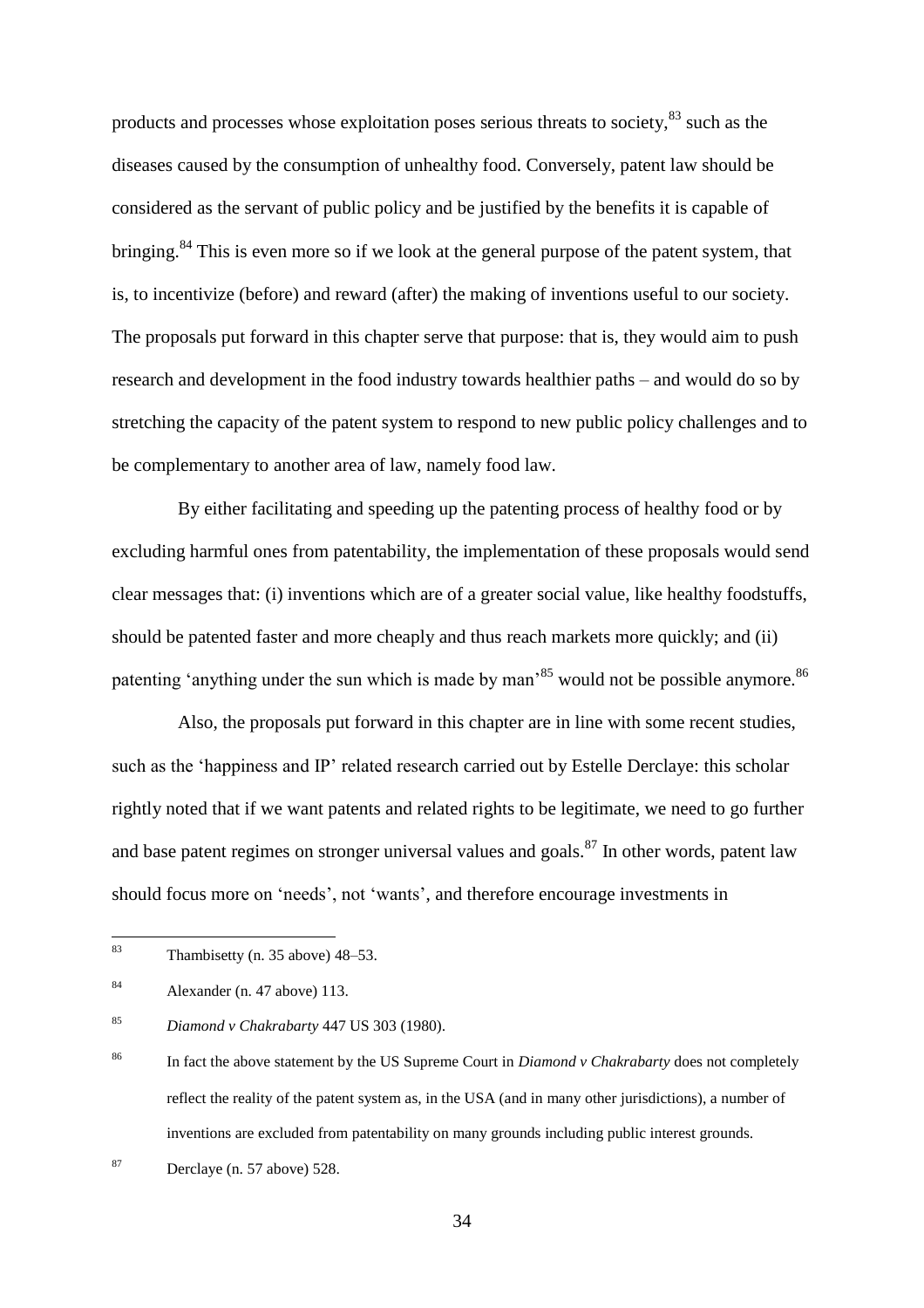necessities, not luxuries.<sup>88</sup> It should be used not only for merely economic purposes but also as a tool to regulate the impact of technology on the environment or health.<sup>89</sup> The argument that IP law should take into account sustainable development is not new and has recently been put forward by other academics such as Henning Grosse Ruse-Khan, <sup>90</sup> as well as Lionel Bently and Brad Sherman.<sup>91</sup> The latter scholars in particular noted that:

there is no reason why the patent system, as a regulatory tool, should only be used in the pursuit of economic ends, nor any reason why 'external' factors such as … health should not fall within the core remit of the patent system … arguments of this nature are beginning to have an influence on patent law, particularly in relation to … food security.<sup>92</sup>

As shown above, I also believe that the proposals put forward in this chapter would not place excessively heavy burdens on patent offices. The assessment of the harmfulness or healthiness of products or processes does not seem an insuperable obstacle. Integrating

88 <sup>88</sup> Derclaye (n. 57 above) 532 and 536 (also noting that 'technology, and thus patents and related rights, can bring happiness in the sense that they correspond to needs. For example, with technology, inventors can enable food security, invent new pharmaceuticals, create non-polluting, renewable energy, and facilitate sustainable production of goods and services.').

<sup>89</sup> Derclaye (n. 58 above) 269.

<sup>&</sup>lt;sup>90</sup> Henning Grosse Ruse-Khan, 'The Concept of Sustainable Development in International IP Law – New Approaches from EU Economic Partnership Agreements?' in Annette Kur and Vytautas Mizaras (eds), *The Structure of Intellectual Property Law: Can One Size Fit All?* (Edward Elgar, 2011) 308–42, 322 (highlighting 'the promotion of creativity, innovation and competitiveness as a *means* of achieving the goal of sustainable development' and noting that 'the protection of IP is no end in itself, but merely an (important) tool for achieving those means').

<sup>91</sup> Lionel Bently and Brad Sherman, *Intellectual Property Law* (Oxford University Press, 2014) 381. <sup>92</sup> Ibid. 381.